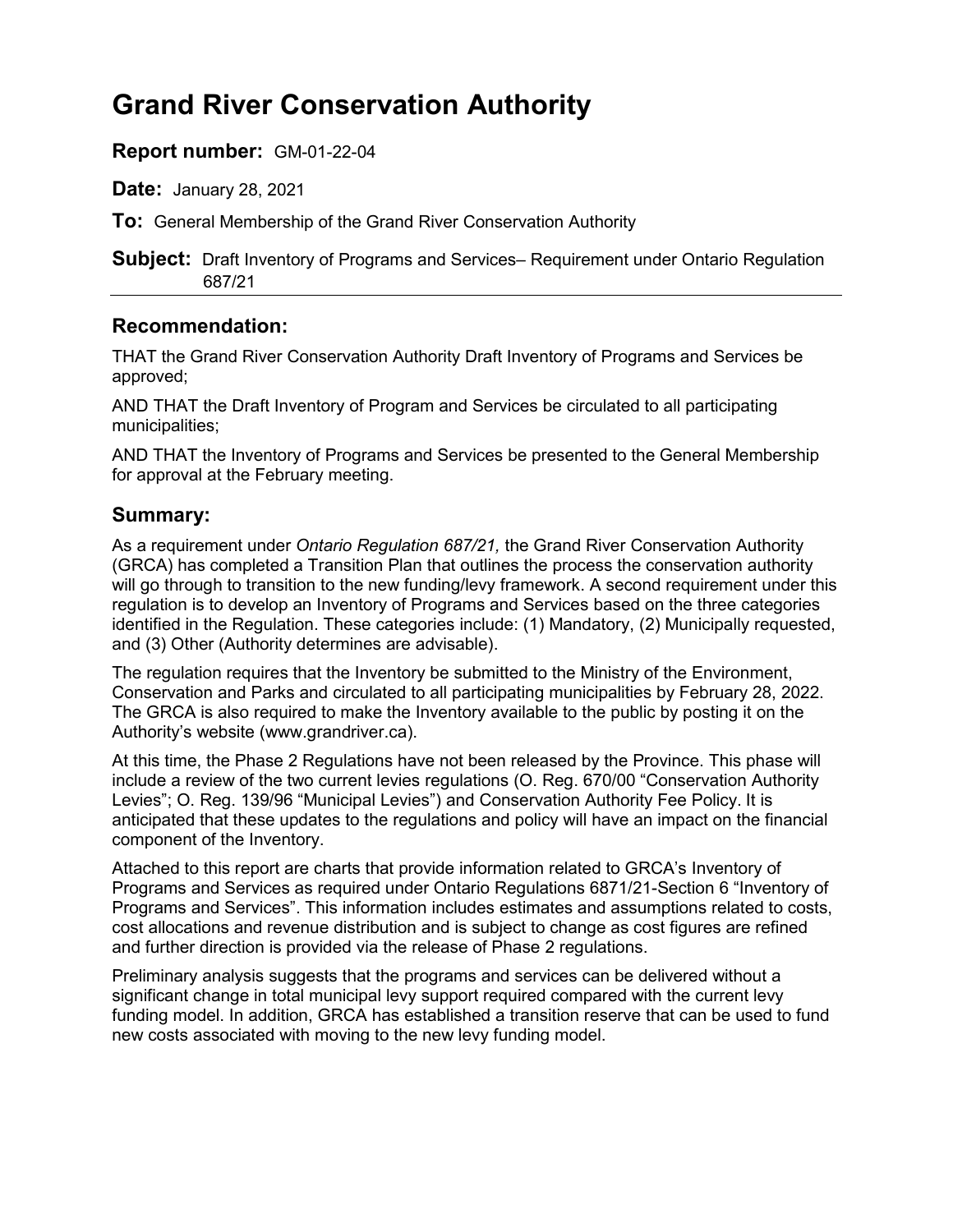## **Report:**

Regulations and associated deliverables and timelines. On October 4, 2021 the MECP released the Phase 1 regulations to implement amendments to the *Conservation Authorities Act*. Report GM-21-10-75: Conservation Authorities Act Amendments- Phase 1 Regulation and Timelines provides an overview of the Phase 1

The following regulations were included in the Phase 1 release:

- *Ontario Regulation 686/21*: Mandatory Programs and Services
- *Ontario Regulation 687/21*: Transition Plans and Agreements for Programs and Services
- *Ontario Regulation 688/21*: Rules of Conduct in Conservation Areas.

 the regulation requires each conservation authority to create a Transition Plan that outlines: Under *Ontario Regulation 687/21*: Transition Plans and Agreements for Programs and Services,

- the steps to develop an inventory of programs and services (categories 1-3)
- Municipal programs and services. • the process to enter into agreements with participating municipalities to fund category 2:

The GRCA approved its Transition Plan through Resolution #21-189 on December 17, 2021 and the plan was submitted to the MECP, circulated to participating municipalities and posted on the Authority's website.

 The next item required under the regulation is to develop an inventory of GRCA's programs and services. The inventory will list all the programs and services that the GRCA is providing as of February 28, 2022 and those that it intends to provide after that date. The inventory will include information about the sources of funding and categorize all programs and services based on the following:

- Category 1: Mandatory programs and services as identified in *Ontario Regulation*  686/21. These programs will be funded through municipal levy.
- municipality. These programs can be funded through government and other agency grants and/or municipal funding under a memorandum of understanding (MOU) or • Category 2: Municipal programs and services that are provided at the request of the agreement with the municipality.
- advisable. These programs can be funded through self-generated revenue, user fees, government and other agency grants, donations, etc. Any use of municipal funding will • Category 3: Other programs and services that an Authority (Board) determines are require an agreement and would be subject to cost apportioning.

 the GRCA moves through the transition period. It is anticipated that refinements will be incorporated as negotiations with municipalities proceed and further discussions evolve within The Inventory of Programs and Services (February 28, 2022) will be an evolving document as program areas.

It is important to note the synergies achieved by having a staffing model that allows staff to perform tasks and duties that provide service across different program areas and different categories. For example, conservation area staff provide support to:

- the Water Control Structures-flood Control, Small Dams and Ice Management (a Category 1 program),
- Conservation Lands Management- Operations and Capital Maintenance (a Category 1 program) and
- Conservation Areas (a Category 3 program)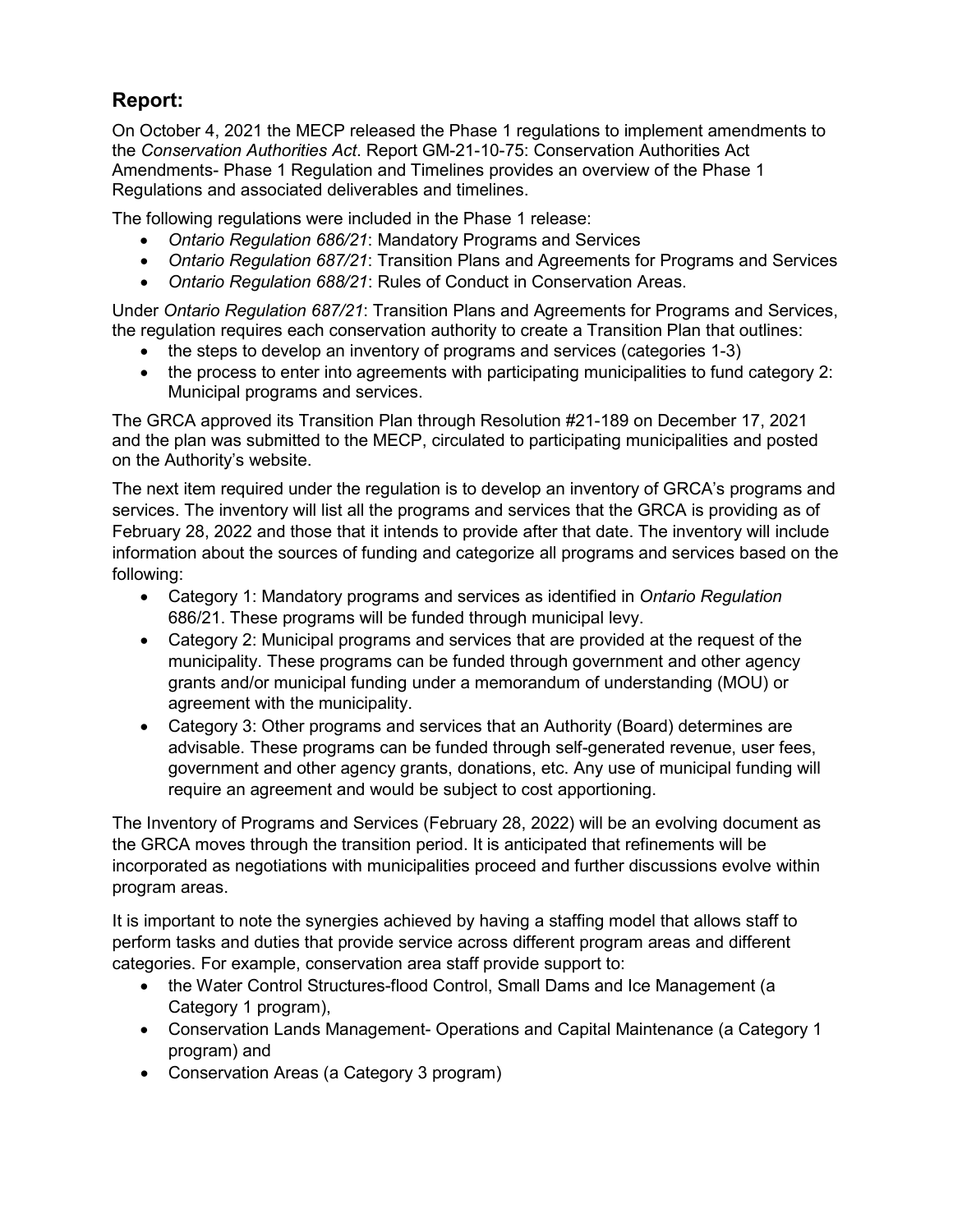and information required under *Ontario Regulation* 687/21 Section 6. For each chart, a brief The following attached charts provide a draft of the GRCA's Inventory of Programs and Services description and comments are provided below.

#### **Chart A: Programs and Services Inventory List - Categories, Descriptions, Category Rationale**

#### Description:

 presented under the new regulations and this approach also facilitated generating cost Chart A provides an overview of the programs and services the GRCA currently offers. The list seeks to preserve the current financial reporting structure that is used for presenting the annual budget, financial updates to the board and internal financial management reports. This approach will help with comparability between historical financial information and information estimates.

 under the *Conservation Authorities Act* and supporting regulations. As required by regulation 687/21, Chart A explains why a program falls into category 1 by referencing applicable sections On Chart A each program and service has been categorized based on the criteria identified under *Ontario Regulation* 686/21 "Mandatory Programs and Services".

#### Comments:

- 1. Phase 2 regulations have not been released and are expected to provide direction on how to allocate administration and overhead costs.
- 2. GRCA Corporate Services costs represent administration overhead costs and are shown separately in the inventory. These costs have not been allocated to program areas pending release of Phase 2 Regulations.
- 3. Some program/service may change between category 2 and 3 depending on discussions with municipalities
- funding requirements needed to support the development of these deliverables. These 4. Deliverables identified under *Ontario Regulation* 686/21 have been incorporated into the assigned program/service inventory. The Transition Reserve will provide any additional include:
	- a. Ice Management Plan
	- b. Operations Plan Natural Hazard Infrastructure
	- c. Asset Management Plan Natural Hazard Infrastructure
	- d. Conservation Area Strategy
	- e. Land Inventory
	- f. Watershed-based Resource Management Strategy
- proceeds reserve. 5. Land acquisitions and dispositions will continue to be funded through the land sale

#### **Chart B: Inventory of Programs and Services - Costs and Funding Sources**

#### Description:

Chart B provides an overview of costs and identifies percentage of revenue sources.

 based on the average of the last five years; however, if there is another value that better describes the cost of the program that is permitted provided it is justified. The GRCA has included program and services costs from the draft #1 2022 budget. With the high level of 2022 budget provides a more accurate estimate of cost than a five year running average. The Regulation requires that the average annual cost of each program and service be provided growth in the watershed, and corresponding demand for GRCA programs and Services the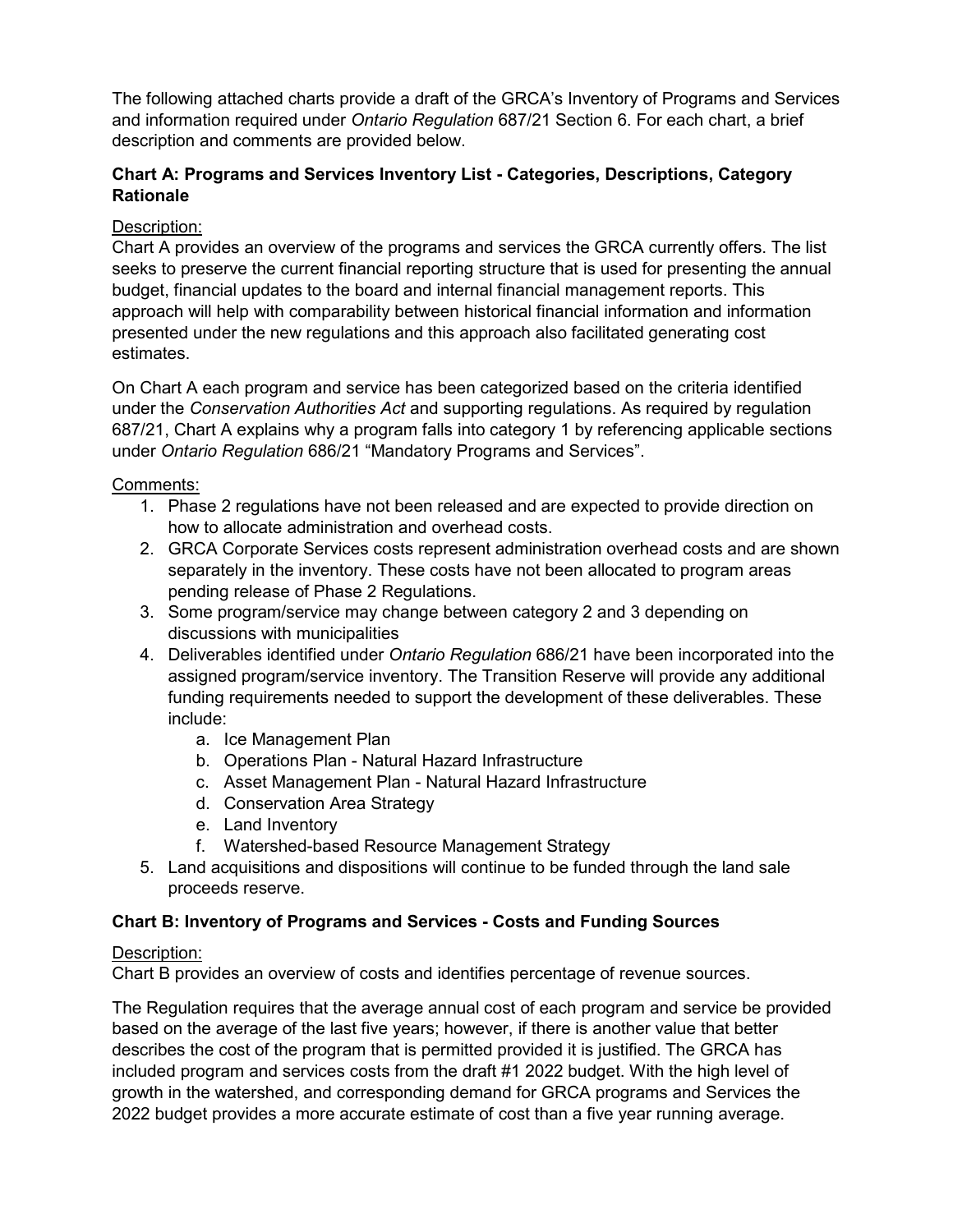new regulations, provincial and federal and other municipal funding, self-generated revenue- from other program area revenue (i.e. property rentals and hydro production) and reserves. This chart includes a breakdown of the percentage of revenue that supports the programs and services costs. Revenue categories include municipal levy, municipal MOUs/agreements under specific to the program revenue (i.e. user fees), self-generated revenue that has been allocated

#### Comments:

- 1. Revenue percentage distributions will change as costs fluctuate.
- 2. Estimated percentages for Municipal MOUs/agreements may change as negotiations with municipalities are completed.
- 3. Costs identified will be refined over time and subject to change by 2024.
- Category 3 programs and services that would otherwise have a deficit. 4. Surplus revenues from certain Category 3 programs and services will help to fund other
- Category 3 programs and services that would otherwise have a deficit. 5. Reserves are shown as a distinct revenue source. This highlights where reserves are used to fund programs as part of an overall deliberate strategy of drawing on reserves that were generated by setting aside funding from prior years and now accessing reserves as needed.
- 6. The GRCF is a separate legal entity that provides funds to the GRCA through donations Foundation and these costs are currently included in mandatory categories as it receives. GRCA provides some services to assist with administrative operation of the applicable.
- 7. Hydro production costs include an amount that is allocated to reserves from annual program revenue which is consistent with GRCA's budget presentation.
- 8. The Source Water Protection Program is funded entirely by the province.

#### **Chart C: Inventory of Programs and Services - Category 2: Details of Municipal Agreements**

#### **Description**

Chart C is required to identify which municipality a program and service is provided for and when the agreement was entered into. This chart will be updated as category 2 agreements are negotiated with the participating municipalities.

Although the GRCA has negotiated MOUs with municipalities for a number of programs and services, these current agreements do not contain all the requirements identified in regulation and will be renegotiated.

#### **Chart D: Inventory of Programs and Services - Category 3: Information Requirements.**

#### **Description**

Chart D identifies the Category 3 programs and services and identifies whether the program/services have been financed through municipal levy, and what funding sources will be utilized to the support the program/service as of January 1, 2024.

#### Comments:

 1. Environmental Education is expected to transition to a self-funding business model that is not reliant on municipal levy and could include funding from fee revenue, donations and other external funding sources. A program evaluation is currently underway and the Transition Reserve may be used to help fund this program after 2023 until the program has fully implemented a self-sustaining business model.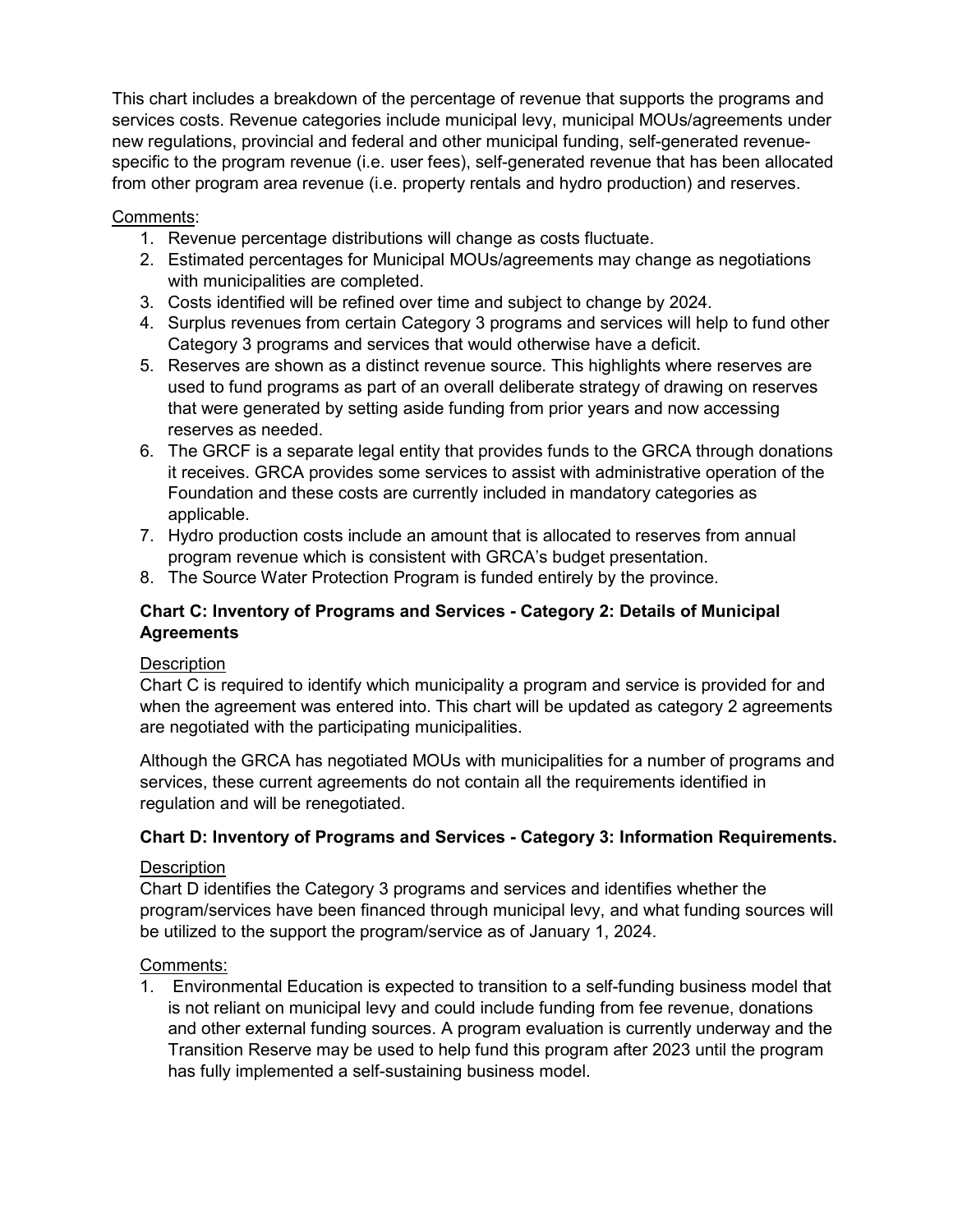resulted during negotiations with participating municipalities. It is anticipated as the GRCA accurate percentages of revenue allocation will be identified. As identified in the GRCA Transition Plan and required under the regulations, regular progress reports on the Inventory of Programs and Services must be submitted to the MECP and posted to the GRCA's website. These reports will identify any challenges and changes that have moves through the transition period that programs and services costs will be refined and more

On February 25, 2022 an updated version of the Inventory of Programs and Services will be presented to the Board for approval. If approved, the Inventory will be submitted to MECP, circulated to participating municipalities and posted to the GRCA website to meet the regulatory timeline of February 28, 2022.

## **Financial Implications:**

 Based on the draft Inventory and corresponding financial requirements for category 1 and 2 and consultant) and to provide supplemental funding to programs where minor gaps in funding programs and services, there does not appear to be a significant change in municipal support (levy plus municipal MOUs) required compared to the current levy funding model. Additionally, the GRCA has a Transition Reserve to assist with transition costs (such as administration, legal exist or new regulatory deliverables are required.

### **Other Department Considerations:**

Not applicable.

## **Submitted by:**

Samantha Lawson Chief Administrative Officer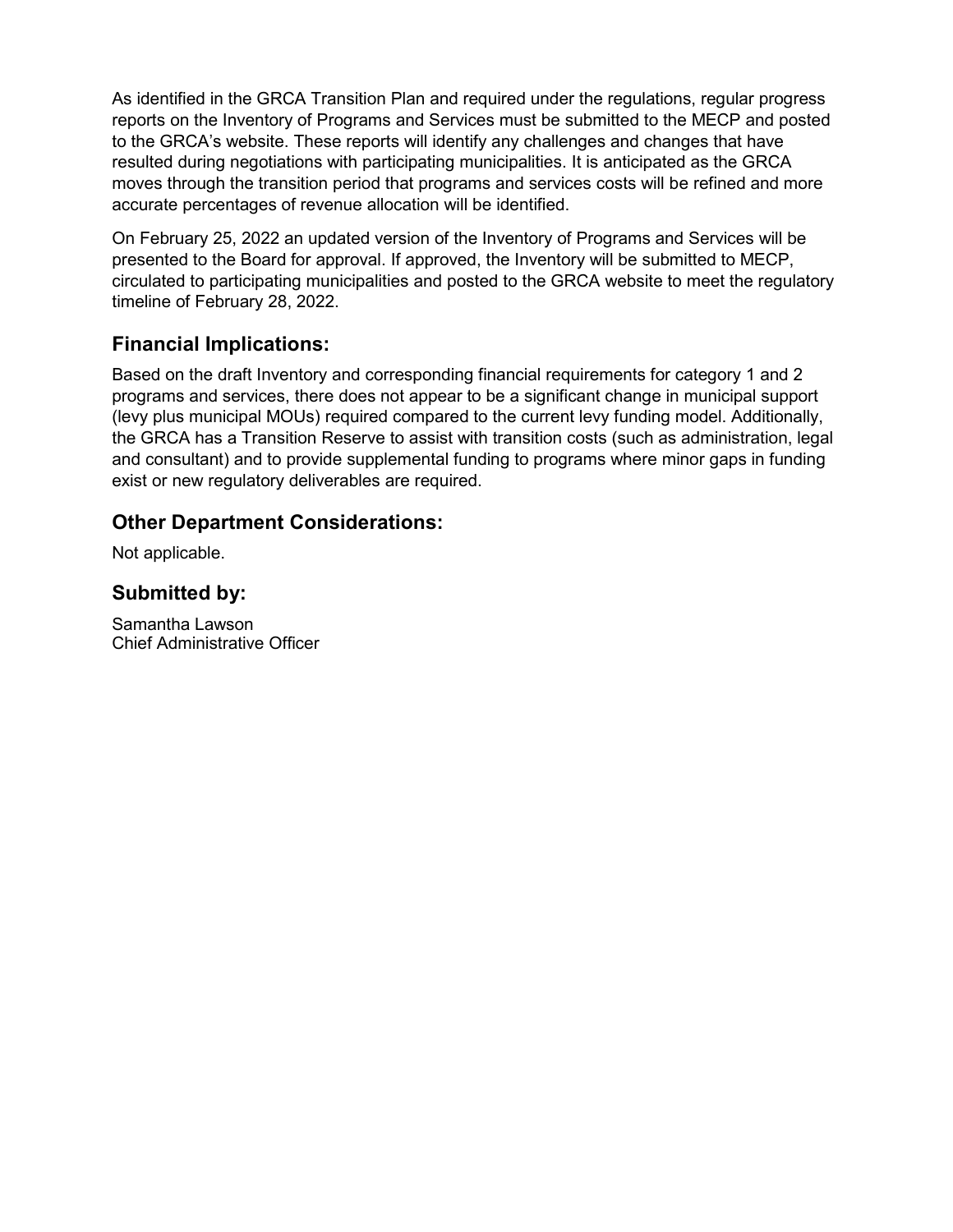## CHART A **Programs &Services Inventory Listing - Category, Description, Rationale for Category**

GRAND RIVER CONSERVATION AUTHORITY

*Draft January 28th, 2022 to General Membership* 

|                | <b>Programs</b>                         | Category<br>1-Mandatory | <b>Applicable Section of</b>                                                                                                                                            | <b>Description</b>                                                                                                                                                                                                                                                                                                 | <b>Category 1 Programs &amp; Services-</b>                                    |
|----------------|-----------------------------------------|-------------------------|-------------------------------------------------------------------------------------------------------------------------------------------------------------------------|--------------------------------------------------------------------------------------------------------------------------------------------------------------------------------------------------------------------------------------------------------------------------------------------------------------------|-------------------------------------------------------------------------------|
|                | <b>&amp;Services</b>                    | 2-Municipal             | the Act                                                                                                                                                                 |                                                                                                                                                                                                                                                                                                                    | <b>Applicable Section under</b>                                               |
|                | Inventory                               | <b>P&amp;S</b>          |                                                                                                                                                                         |                                                                                                                                                                                                                                                                                                                    | <b>Regulation 686/21</b>                                                      |
| $\mathbf{1}$   |                                         | 3-Other                 |                                                                                                                                                                         |                                                                                                                                                                                                                                                                                                                    | 'Mandatory Programs and Services'                                             |
|                | Flood<br>Forecasting &<br>Warning (FFW) | $\mathbf{1}$            | 21.1 (1) para 1. (i)<br>P&S related to risk of<br>natural hazards<br>21.1 (1) para 1. (iv)<br>Services provided<br>related to duties and<br>functions under the<br>Act. | Maintain computerized FFW system.<br>$\bullet$<br>Operate 24 hour on call/duty officer system to<br>$\bullet$<br>respond to flooding events.<br>Maintain Communications and Emergency Response<br>$\bullet$<br>systems.<br>Collect and maintain data from streamflow gauges,<br>rainfall gauges, and snow courses. | Section 2<br>Flood forecasting and warning<br>Section 12 (1)2, 12(1)3, 12(1)4 |
|                |                                         |                         | 21.1 (1) para 2.<br>Other P&S not<br>included in para 1.                                                                                                                |                                                                                                                                                                                                                                                                                                                    |                                                                               |
| $\overline{2}$ | <b>Water Control</b>                    | $\mathbf{1}$            | 21.1 (1) para 1. (i)                                                                                                                                                    | <b>Flood Control Structures</b>                                                                                                                                                                                                                                                                                    | Section 1 (1) (3)                                                             |
|                | Structures-Flood<br>Control, Small      |                         | P&S related to risk of<br>natural hazards -                                                                                                                             | Operate and maintain 7 major flood control structures,<br>5 major dike systems.                                                                                                                                                                                                                                    | Risk of flooding hazard                                                       |
|                | Dams & Ice                              |                         | <b>Flood Control</b>                                                                                                                                                    | Perform dam safety reviews, inspections,                                                                                                                                                                                                                                                                           | Section 5 (1) (1)                                                             |
|                | Management                              |                         | Structures & Ice                                                                                                                                                        | $\bullet$                                                                                                                                                                                                                                                                                                          | Water control infrastructure                                                  |
|                |                                         |                         | Management                                                                                                                                                              | monitoring, and capital maintenance and upgrade<br>projects.                                                                                                                                                                                                                                                       |                                                                               |
|                |                                         |                         |                                                                                                                                                                         | Develop and implement public safety plans for                                                                                                                                                                                                                                                                      | Section 5 (1) (2)                                                             |
|                |                                         |                         | 21.1 (1) para 1. (ii)                                                                                                                                                   | structures.                                                                                                                                                                                                                                                                                                        | Erosion control infrastructure                                                |
|                |                                         |                         | P&S related to                                                                                                                                                          | <b>Small Dams</b>                                                                                                                                                                                                                                                                                                  |                                                                               |
|                |                                         |                         | management of                                                                                                                                                           | Operate and maintain 22 small dams and<br>$\bullet$                                                                                                                                                                                                                                                                | Section 9 (2) (i), (ii), (iv)                                                 |
|                |                                         |                         | lands owned by                                                                                                                                                          | surrounding lands.                                                                                                                                                                                                                                                                                                 | <b>Conservation lands-required</b>                                            |
|                |                                         |                         | Authority-                                                                                                                                                              | Ice Management                                                                                                                                                                                                                                                                                                     | component                                                                     |
|                |                                         |                         | <b>Small Dams</b>                                                                                                                                                       | Perform Ice Management Activities and respond to                                                                                                                                                                                                                                                                   |                                                                               |
|                |                                         |                         |                                                                                                                                                                         | flooding from ice jams.                                                                                                                                                                                                                                                                                            | Section 4 - Ice management                                                    |
|                |                                         |                         |                                                                                                                                                                         | <b>NEW-Develop and Implement Operational Plan</b>                                                                                                                                                                                                                                                                  |                                                                               |
|                |                                         |                         |                                                                                                                                                                         | Natural Hazard Infrastructure by Dec 31, 2024                                                                                                                                                                                                                                                                      |                                                                               |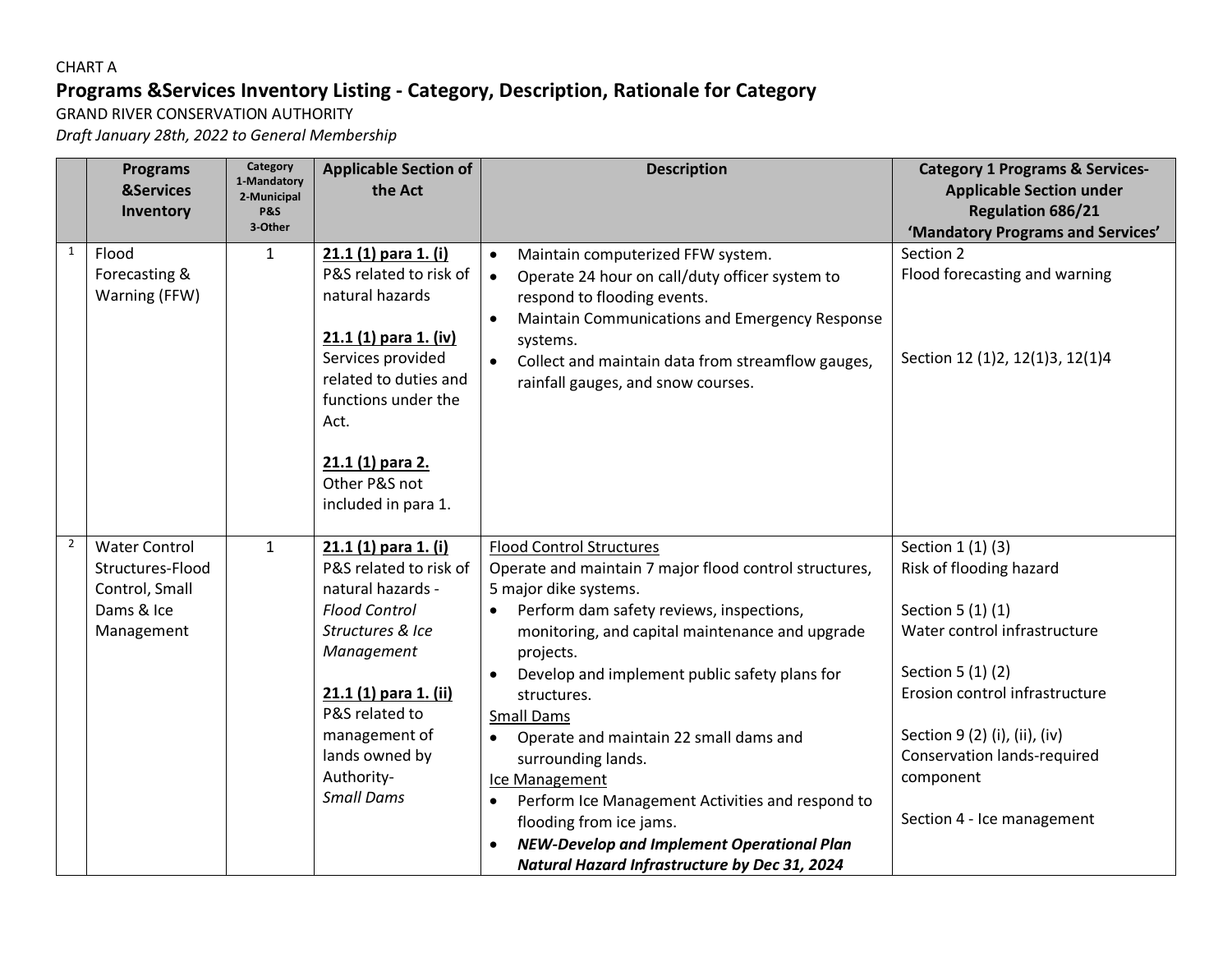|                | <b>Programs</b><br><b>&amp;Services</b><br>Inventory                                           | Category<br>1-Mandatory<br>2-Municipal<br>P&S<br>3-Other | <b>Applicable Section of</b><br>the Act                                                                                                                     | <b>Description</b>                                                                                                                                                                                                                                                                                                                                                                                                                                                                                              | <b>Category 1 Programs &amp; Services-</b><br><b>Applicable Section under</b><br><b>Regulation 686/21</b><br>'Mandatory Programs and Services'                                   |
|----------------|------------------------------------------------------------------------------------------------|----------------------------------------------------------|-------------------------------------------------------------------------------------------------------------------------------------------------------------|-----------------------------------------------------------------------------------------------------------------------------------------------------------------------------------------------------------------------------------------------------------------------------------------------------------------------------------------------------------------------------------------------------------------------------------------------------------------------------------------------------------------|----------------------------------------------------------------------------------------------------------------------------------------------------------------------------------|
| 3              | Floodplain<br><b>Mapping</b>                                                                   | 1                                                        | 21.1 (1) para 1. (i)<br>P&S related to risk of<br>natural hazards                                                                                           | NEW-Develop Asset Management Plan Natural<br>$\bullet$<br>Hazard Infrastructure by Dec 31, 2024<br><b>NEW - Develop Ice Management Plan by December</b><br>$\bullet$<br>31, 2024<br>Update and maintain flood line mapping.<br>$\bullet$<br>Develop natural hazards mapping.<br>$\bullet$                                                                                                                                                                                                                       | Section 1 (3) (1) (i) Collect information<br>and map areas of natural hazards.                                                                                                   |
| $\overline{4}$ | Resource<br>Planning-<br>Plan Input and<br>Review,<br>Permitting and<br>Solicitor<br>Enquiries | $\mathbf{1}$                                             | 21.1 (1) para 1. (i)<br>P&S related to risk of<br>natural hazards                                                                                           | Process permits related to development, alteration<br>$\bullet$<br>or other activities in regulated areas.<br>Review official plans, secondary and community<br>$\bullet$<br>plans, zoning bylaws, development applications and<br>other proposals (i.e. environmental assessments)<br>Enforce applicable regulations.<br>$\bullet$<br>Develop and maintain policies and guidelines to<br>$\bullet$<br>manage natural hazards.<br>Provide advisory services to the province and<br>$\bullet$<br>municipalities. | Section 6 - comment on applications,<br>proposals<br>Section 7 - plan review, comments<br>Section 8 - administering and<br>enforcing the act                                     |
| 5              | Resource<br>Planning-<br>Natural Heritage<br>Management                                        | $\overline{2}$                                           | 21.1.1<br>P&S provided on<br>behalf of a<br>municipality under<br>an MOU                                                                                    | Provide services related to natural heritage for<br>$\bullet$<br>planning and other applications or projects.<br>Provide services/assistance to identify, enhance,<br>$\bullet$<br>restore, rehabilitate, and protect natural heritage<br>ecosystems in the watershed.<br>Develop and maintain policies and guidelines to<br>$\bullet$<br>assist in management of natural heritage resources.                                                                                                                   | Not applicable.<br>See CHART C for information required<br>to be provided under Regulation<br>Section 6 Subsection (5).                                                          |
| 6              | Watershed<br>Resources-<br>Planning                                                            | 1                                                        | 21.1 (1) para 1. (i)<br>P&S related to risk of<br>natural hazards<br>21.1 (1) para 1. (iii)<br>P&S related to duties<br>as a source<br>protection authority | Operate monitoring stations.<br>Maintain provincial ground monitoring network<br>(PGWN).<br>Maintain water budget to support sustainable water<br>$\bullet$<br>use in the watershed.<br>$\bullet$<br>Operate a drought response program.<br>Analyze and report on water quality conditions in<br>the Grand River.                                                                                                                                                                                               | Section 3 - Drought or low water<br>response.<br>Section 5 (2) (1) - Develop<br><b>Operational Plan</b><br>Section 5 (2) (2) - Develop Asset<br>Management Plan<br>Section 5 (4) |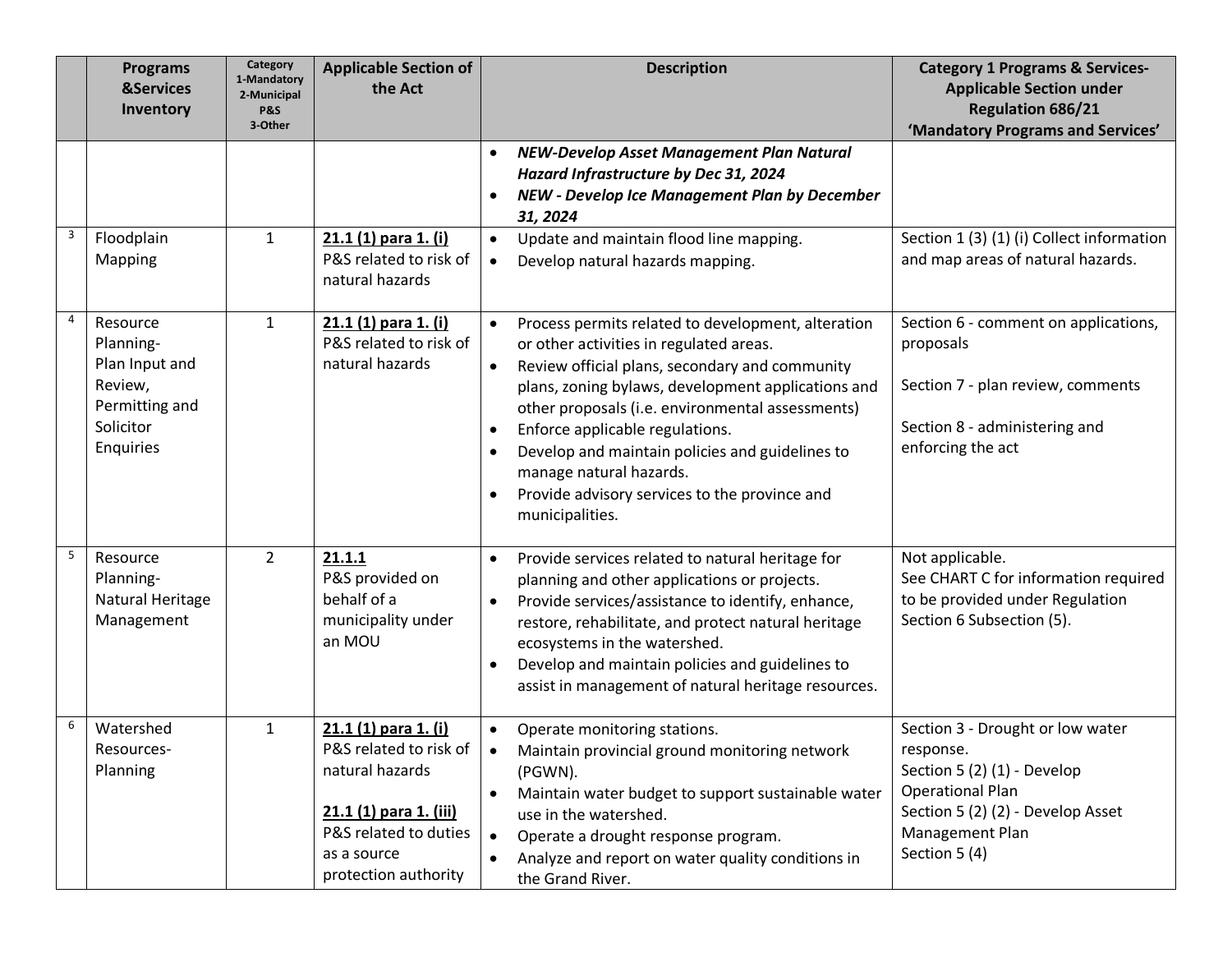|                | <b>Programs</b><br><b>&amp;Services</b><br>Inventory                                | Category<br>1-Mandatory<br>2-Municipal<br><b>P&amp;S</b><br>3-Other | <b>Applicable Section of</b><br>the Act                                                                                 |                                     | <b>Description</b>                                                                                                                                                                                                                                                                                                                                                                                                                                                                               | <b>Category 1 Programs &amp; Services-</b><br><b>Applicable Section under</b><br><b>Regulation 686/21</b><br>'Mandatory Programs and Services'                                                                                                                                      |
|----------------|-------------------------------------------------------------------------------------|---------------------------------------------------------------------|-------------------------------------------------------------------------------------------------------------------------|-------------------------------------|--------------------------------------------------------------------------------------------------------------------------------------------------------------------------------------------------------------------------------------------------------------------------------------------------------------------------------------------------------------------------------------------------------------------------------------------------------------------------------------------------|-------------------------------------------------------------------------------------------------------------------------------------------------------------------------------------------------------------------------------------------------------------------------------------|
|                |                                                                                     |                                                                     | under the Clean<br>Water Act.<br>$21.1(1)$ para 1. (2)<br>Other P&S<br>prescribed by<br>regulations.                    | $\bullet$<br>$\bullet$<br>$\bullet$ | Provide advice on water use permits to province.<br>Report on emerging climate change impacts.<br><b>NEW - Prepare Watershed-based Resource</b><br><b>Management Strategy by Dec 31, 2024</b>                                                                                                                                                                                                                                                                                                    | Update operational or asset<br>management plans<br>Section 12 (1) 1. - Groundwater<br>Monitoring<br>Section 12 (1) 2. - Stream Monitoring<br>Section 12 (1) 3. - Watershed-based<br><b>Management Strategy</b><br>Section 13 - Source Protection<br>Authority under Clean Water Act |
| $\overline{7}$ | Watershed<br>Resources-<br>Subwatershed<br>Planning                                 | $\overline{2}$                                                      | 21.1.1<br>P&S provided on<br>behalf of a<br>municipality under<br>an MOU                                                |                                     | Partner with municipalities to provide natural<br>heritage input and review for subwatershed and<br>other plans for streams and tributaries, which<br>provide background on surface water, ground<br>water, natural heritage ecosystems and recommend<br>sustainable solutions to urban growth.                                                                                                                                                                                                  | Not applicable.<br>See CHART C for information required<br>to be provided under Regulation<br>Section 6 Subsection (5).                                                                                                                                                             |
| 8              | Source<br>Protection<br>Planning                                                    | $\mathbf{1}$                                                        | 21.1 (1) para 1. (iii)<br>P&S related to duties<br>as a source<br>protection authority<br>under the Clean<br>Water Act. |                                     | Deliver the provincial source protection planning<br>program under the Clean Water Act 2006 for the<br>Lake Erie Source Protection Region made up of four<br>watersheds.                                                                                                                                                                                                                                                                                                                         | Section 13 - Source Protection<br>Authority under Clean Water Act                                                                                                                                                                                                                   |
| 9              | Conservation<br>Services-<br><b>Rural Water</b><br><b>Quality Program</b><br>(RWQP) | $\overline{2}$                                                      | 21.1.1<br>P&S provided on<br>behalf of a<br>municipality under<br>an MOU                                                | $\bullet$<br>$\bullet$              | Coordinate the grant program delivered to private<br>landowners to encourage adoption of agricultural<br>and rural landowner best management practices<br>and projects to improve and protect water quality,<br>soil health and related initiatives (i.e. restore natural<br>areas and private land tree planting).<br>Deliver special program initiatives that study and/or<br>provide awareness and education related to<br>improving and protecting water quality and related<br>initiatives. | Not applicable.<br>See CHART C for information required<br>to be provided under Regulation<br>Section 6 Subsection (5).                                                                                                                                                             |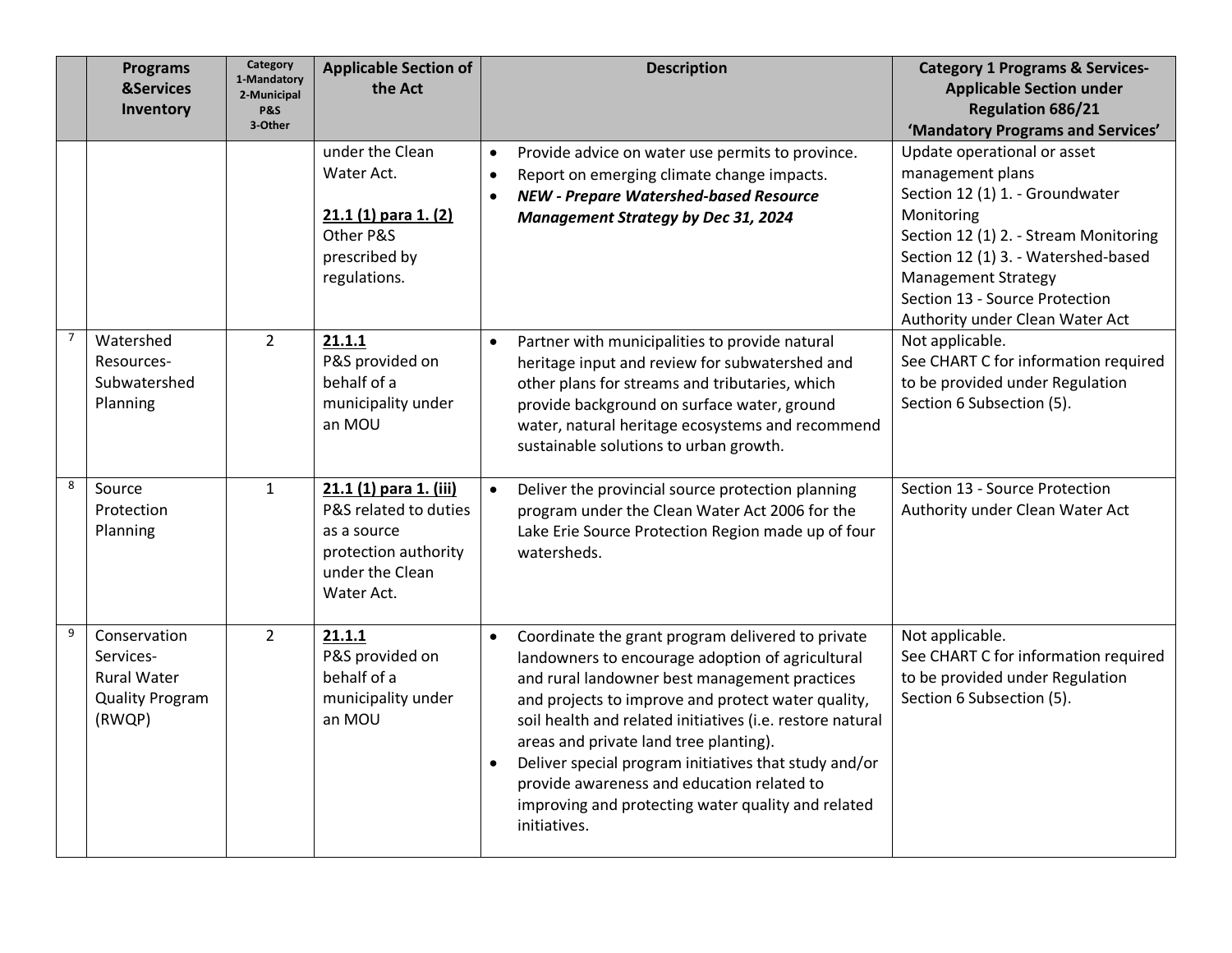|    | <b>Programs</b><br><b>&amp;Services</b><br>Inventory                                                                                                                                                                      | Category<br>1-Mandatory<br>2-Municipal<br>P&S<br>3-Other | <b>Applicable Section of</b><br>the Act                                                                                                                                           | <b>Description</b>                                                                                                                                                                                                                                                                                                                                                                                                                                                                                                                                                                                                                                                                                                                                                                                         | <b>Category 1 Programs &amp; Services-</b><br><b>Applicable Section under</b><br><b>Regulation 686/21</b><br>'Mandatory Programs and Services'                                                                           |
|----|---------------------------------------------------------------------------------------------------------------------------------------------------------------------------------------------------------------------------|----------------------------------------------------------|-----------------------------------------------------------------------------------------------------------------------------------------------------------------------------------|------------------------------------------------------------------------------------------------------------------------------------------------------------------------------------------------------------------------------------------------------------------------------------------------------------------------------------------------------------------------------------------------------------------------------------------------------------------------------------------------------------------------------------------------------------------------------------------------------------------------------------------------------------------------------------------------------------------------------------------------------------------------------------------------------------|--------------------------------------------------------------------------------------------------------------------------------------------------------------------------------------------------------------------------|
| 10 | Conservation<br>Services -<br>Community<br>Events<br>(Outreach)                                                                                                                                                           | 3                                                        | 21.1.2<br>P&S that the<br>authority determines<br>to provide within its<br>area of jurisdiction to<br>further the purpose<br>of this Act.                                         | Co-ordinate community events e.g. children's water<br>$\bullet$<br>festivals<br>Agricultural and landowner workshops to promote<br>$\bullet$<br>landowner environmental stewardship action.<br>Co-ordinate GRCA volunteer activities to enable<br>$\bullet$<br>public participation in GRCA environmental activities.                                                                                                                                                                                                                                                                                                                                                                                                                                                                                      | Not applicable.<br>See CHART D for information required<br>to be provided under Regulation<br>Section 6 Subsection (6).                                                                                                  |
| 11 | Conservation<br>Lands<br>Management-<br>Operating and<br>Capital<br>Maintenance<br>costs related to<br>authority owned<br>lands including<br>Trail<br>Management,<br>Land acquisitions<br>and disposal,<br>property taxes | $\mathbf{1}$                                             | 21.1 (1) para 1. (ii)<br>P&S related to<br>conservation and<br>management of<br>lands owned by<br>Authority.                                                                      | Maintain passive conservation areas.<br>$\bullet$<br>Maintain property integrity (i.e. encroachments) and<br>security (unauthorized use)<br>Develop and maintain trail network.<br>$\bullet$<br>Manage wetlands and floodplain lands.<br>$\bullet$<br>Capital and operational support services provided to<br>$\bullet$<br>maintain the built infrastructure on GRCA lands.<br>Create and maintain Asset Management Plan for<br>٠<br>built infrastructure on GRCA lands.<br>Dispose of lands declared surplus and plan for<br>$\bullet$<br>disposition of other surplus lands.<br>Acquire environmentally significant conservation<br>$\bullet$<br>lands (greenspace management).<br>NEW- Prepare a conservation area strategy<br>$\bullet$<br>NEW - Prepare a land inventory by Dec 31, 2024<br>$\bullet$ | Section 9 (1) (1) prepare a<br>conservation area strategy by Dec 31,<br>2024.<br>Section 9 (1) (2)<br>Conservation lands-required<br>component-objectives<br>Section 9 (1) (3) prepare land<br>inventory by Dec 31, 2024 |
| 12 | Conservation<br>Lands<br>Management-<br><b>Hazard Tree</b><br>Management,<br>Forestry<br>Management-<br>Operations                                                                                                        | $\mathbf{1}$                                             | 21.1 (1) para 1. (i)<br>P&S related to risk of<br>natural hazards<br>21.1 (1) para 1. (ii)<br>P&S related to<br>conservation<br>and management of<br>lands owned by<br>Authority. | $\bullet$<br>Operate hazard tree management program on GRCA<br>lands<br>Deliver forest management, tree planting, woodlot<br>thinning, selective harvesting, and naturalization<br>projects on GRCA lands<br>Maintain the Managed Forest Tax Incentive<br>Program.<br>Invasive Species Management.<br>$\bullet$                                                                                                                                                                                                                                                                                                                                                                                                                                                                                            | Section 1 (1) (4)<br>Risk of hazardous lands<br>Section 9 (1) (2)<br>Conservation lands-required<br>components                                                                                                           |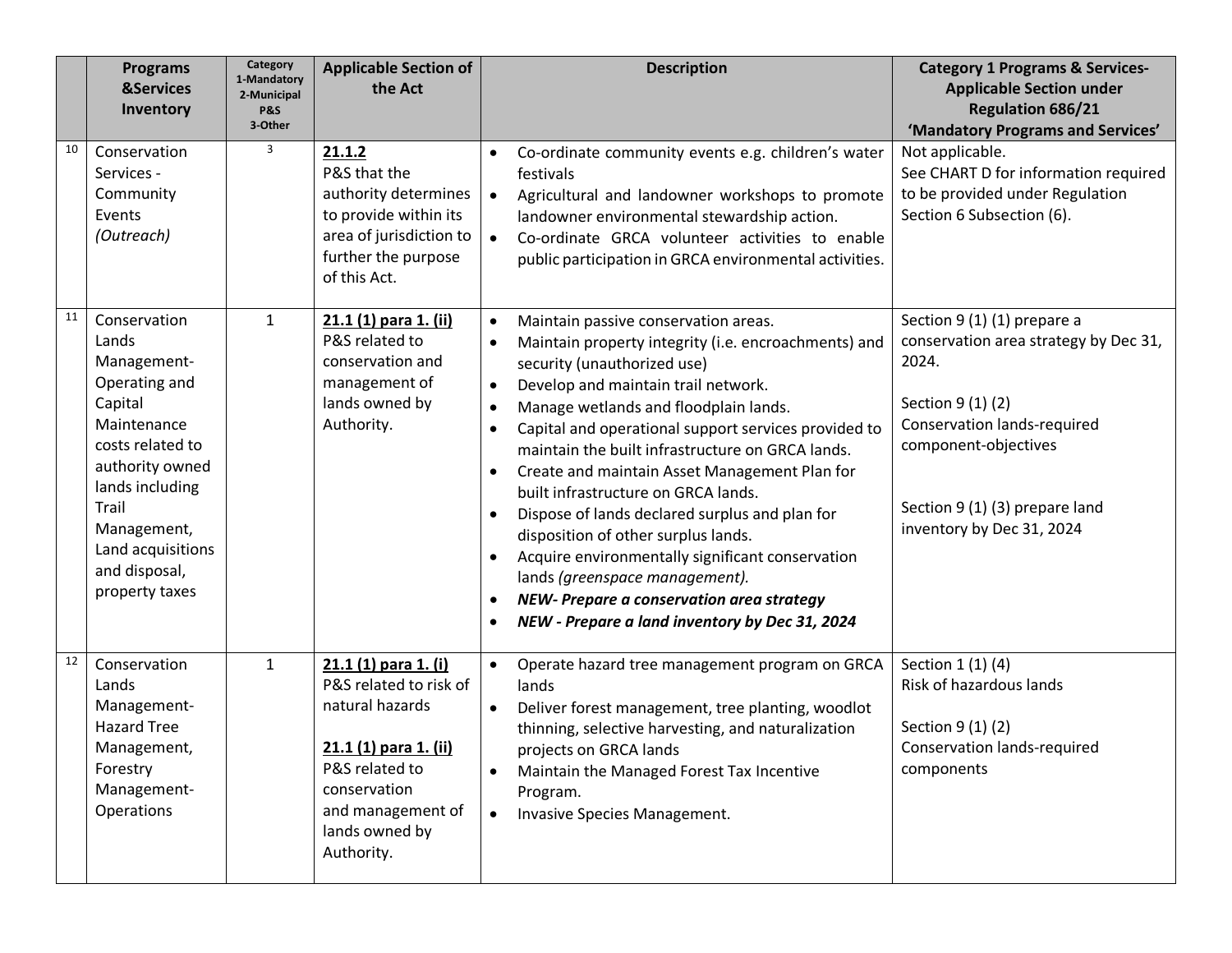|    | <b>Programs</b><br><b>&amp;Services</b><br>Inventory            | Category<br>1-Mandatory<br>2-Municipal<br>P&S<br>3-Other | <b>Applicable Section of</b><br>the Act                                                                                                   | <b>Description</b>                                                                                                                                                                                                                                   | <b>Category 1 Programs &amp; Services-</b><br><b>Applicable Section under</b><br><b>Regulation 686/21</b><br>'Mandatory Programs and Services' |
|----|-----------------------------------------------------------------|----------------------------------------------------------|-------------------------------------------------------------------------------------------------------------------------------------------|------------------------------------------------------------------------------------------------------------------------------------------------------------------------------------------------------------------------------------------------------|------------------------------------------------------------------------------------------------------------------------------------------------|
| 13 | Conservation<br>Lands-<br>Natural Heritage<br>Management        | $\mathbf{1}$                                             | 21.1 (1) para 1. (ii)<br>P&S related to<br>conservation and<br>management of<br>lands owned by<br>Authority.                              | Provide planning services/assistance to enhance,<br>restore, rehabilitate, and protect aquatic and<br>terrestrial ecosystems on GRCA owned lands.                                                                                                    | Section 9 (2) (iv)<br><b>Conservation lands-required</b><br>components                                                                         |
| 14 | <b>Private Land Tree</b><br>Planting &<br>Nursery<br>Operations | 3                                                        | 21.1.2<br>P&S that the<br>authority determines<br>to provide within its<br>area of jurisdiction to<br>further the purpose<br>of this Act. | Provide services to private and public landowners<br>$\bullet$<br>and community groups to engage in tree planting<br>activities.<br>Operate the Burford Nursery.                                                                                     | Not applicable.<br>See CHART D for information required<br>to be provided under Regulation<br>Section 6 Subsection (6).                        |
| 15 | Environmental<br>Education                                      | 3                                                        | 21.1.2<br>P&S that the<br>authority determines<br>to provide within its<br>area of jurisdiction to<br>further the purpose<br>of this Act. | Deliver outdoor education sessions:<br>school classes<br>day-camp program<br>community groups<br>$\bullet$<br>private groups<br>$\bullet$<br>Operate six outdoor education centres-Apps, Laurel<br>Creek, Shades Mills, Guelph, Taquanyah, Rockwood. | Not applicable.<br>See CHART D for information required<br>to be provided under Regulation<br>Section 6 Subsection (6).                        |
| 16 | <b>Property Rentals</b>                                         | 3                                                        | 21.1.2<br>P&S that the<br>authority determines<br>to provide within its<br>area of jurisdiction to<br>further the purpose<br>of this Act. | Rent 733 cottage lots at Belwood Lake and<br>$\bullet$<br>Conestogo Lake.<br>Lease agricultural lands.<br>$\bullet$<br>Lease 8 residential units.<br>$\bullet$<br>Over 50 miscellaneous commercial agreements for<br>$\bullet$<br>use of GRCA lands. | Not applicable.<br>See CHART D for information required<br>to be provided under Regulation<br>Section 6 Subsection (6).                        |
| 17 | Hydro<br>Production                                             | 3                                                        | 21.1.2<br>P&S that the<br>authority determines<br>to provide within its<br>area of jurisdiction to<br>further the purpose<br>of this Act. | Generate hydro from turbines at four dams (Shand,<br>Connestogo, Guelph and Drimmie).                                                                                                                                                                | Not applicable.<br>See CHART D for information required<br>to be provided under Regulation<br>Section 6 Subsection (6).                        |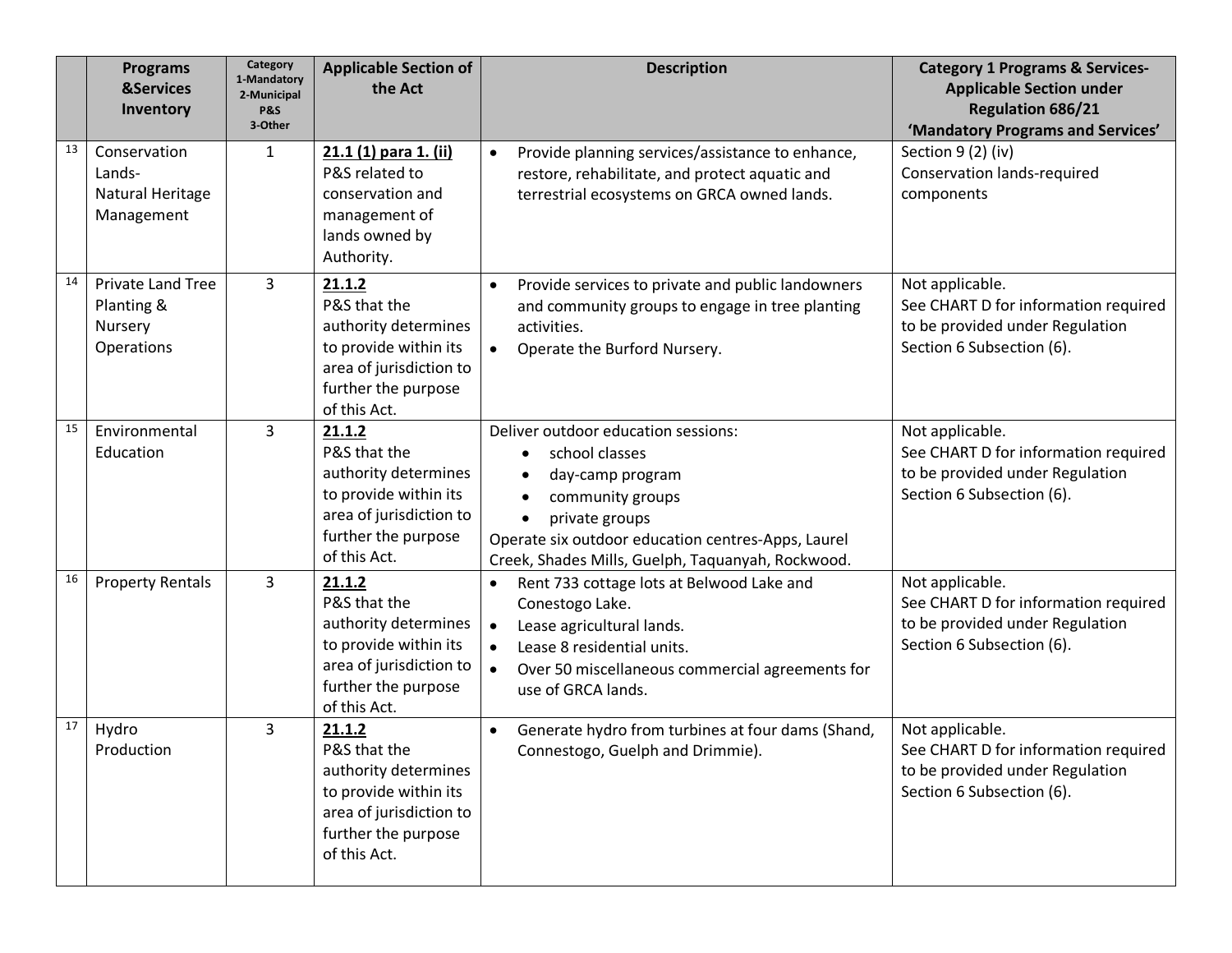|    | <b>Programs</b><br><b>&amp;Services</b><br>Inventory | Category<br>1-Mandatory<br>2-Municipal<br><b>P&amp;S</b><br>3-Other | <b>Applicable Section of</b><br>the Act                                                                                                   | <b>Description</b>                                                                                                                                                                                                                                                                                                                                                                                                                                       | <b>Category 1 Programs &amp; Services-</b><br><b>Applicable Section under</b><br><b>Regulation 686/21</b><br>'Mandatory Programs and Services' |
|----|------------------------------------------------------|---------------------------------------------------------------------|-------------------------------------------------------------------------------------------------------------------------------------------|----------------------------------------------------------------------------------------------------------------------------------------------------------------------------------------------------------------------------------------------------------------------------------------------------------------------------------------------------------------------------------------------------------------------------------------------------------|------------------------------------------------------------------------------------------------------------------------------------------------|
| 18 | Conservation<br>Areas                                | 3                                                                   | 21.1.2<br>P&S that the<br>authority determines<br>to provide within its<br>area of jurisdiction to<br>further the purpose<br>of this Act. | Operate 11 active Conservation Areas (8 camping<br>$\bullet$<br>and 3 day-use only).<br>Operate Luther Conservation Area<br>$\bullet$<br>Offer hunting on some GRCA Lands                                                                                                                                                                                                                                                                                | Not applicable.<br>See CHART D for information required<br>to be provided under Regulation<br>Section 6 Subsection (6).                        |
| 19 | Communications-<br>Mandatory                         | $\mathbf{1}$                                                        | 21.1 (1) para 1. (iv)<br>Services provided<br>related to duties and<br>functions under the<br>Act.                                        | <b>Media Relations</b><br>$\bullet$<br>Public Relations and awareness building<br>Website management<br>$\bullet$<br>Social media management<br>$\bullet$<br>Community engagement and public consultation<br>$\bullet$<br>Corporate brand management<br>$\bullet$                                                                                                                                                                                        | Regulations pending.                                                                                                                           |
| 20 | Communications-<br>Non-mandatory<br>programs         | 3                                                                   | 21.1.2<br>P&S that the<br>authority determines<br>to provide within its<br>area of jurisdiction to<br>further the purpose<br>of this Act. | <b>Media Relations</b><br>$\bullet$<br>Public Relations and awareness building<br>$\bullet$<br>Website management<br>$\bullet$<br>Social media management                                                                                                                                                                                                                                                                                                | Not applicable.<br>See CHART D for information required<br>to be provided under Regulation<br>Section 6 Subsection (6).                        |
| 21 | Corporate<br>Services-<br>Mandatory                  | $\mathbf{1}$                                                        | 21.1 (1) para 1. (iv)<br>Services provided<br>related to duties and<br>functions under the<br>Act.                                        | Provide the following administrative services that<br>support mandatory program delivery:<br>Office of the CAO<br>$\bullet$<br>Finance<br>Human Resources/ Health & Safety<br>Payroll<br>$\bullet$<br><b>Office Services</b><br><b>Building Services</b><br>Administrative expenses incurred:<br>General membership<br>Head office building<br>Office supplies, postage, bank fees<br>Head office communication system<br>Insurance<br><b>Audit Fees</b> | Regulations pending.                                                                                                                           |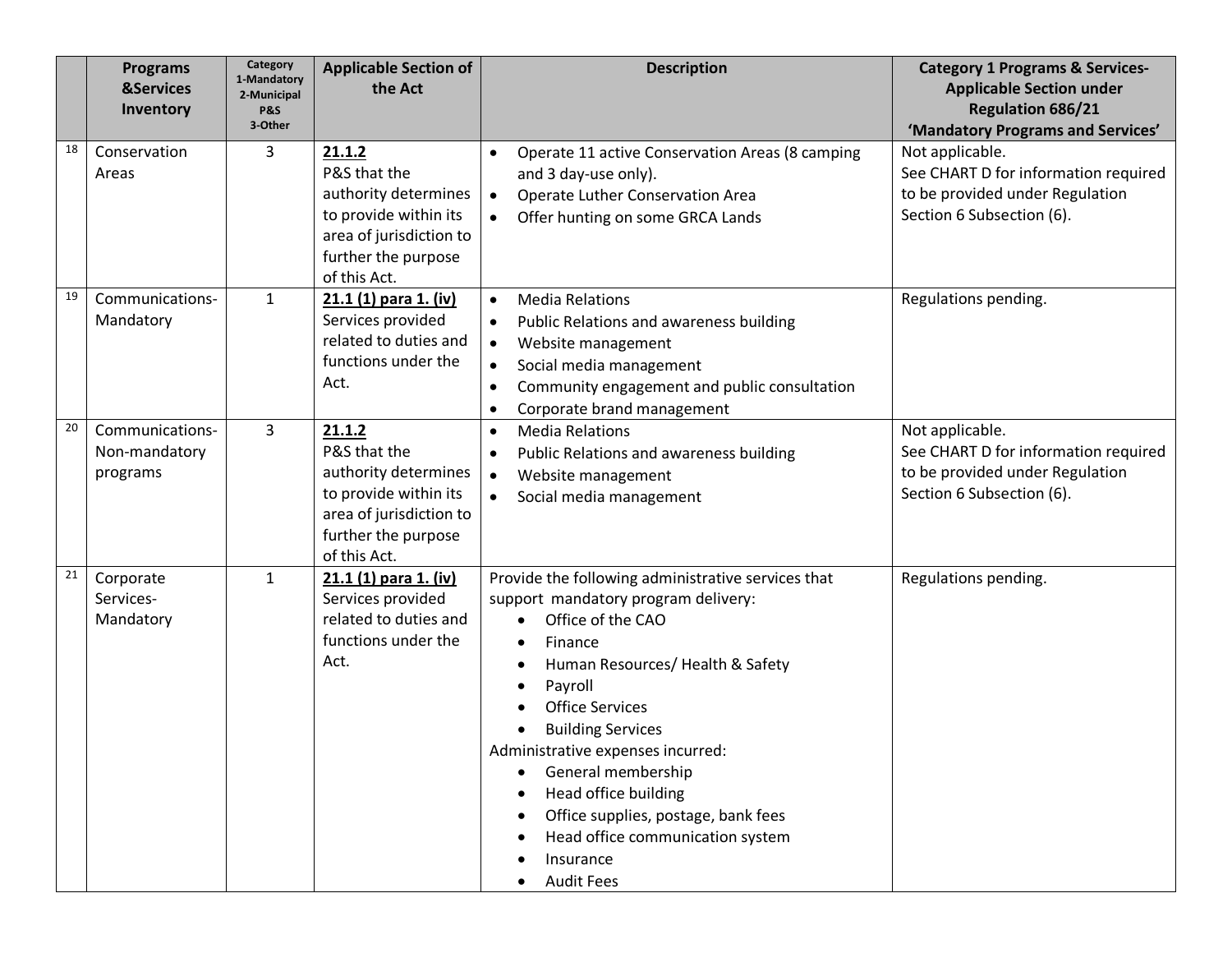|    | <b>Programs</b><br><b>&amp;Services</b><br>Inventory | Category<br>1-Mandatory<br>2-Municipal<br><b>P&amp;S</b><br>3-Other | <b>Applicable Section of</b><br>the Act                                                                                                   | <b>Description</b>                                                                                                                                                                                                                                                                                                                                                                                                                | <b>Category 1 Programs &amp; Services-</b><br><b>Applicable Section under</b><br><b>Regulation 686/21</b><br>'Mandatory Programs and Services' |
|----|------------------------------------------------------|---------------------------------------------------------------------|-------------------------------------------------------------------------------------------------------------------------------------------|-----------------------------------------------------------------------------------------------------------------------------------------------------------------------------------------------------------------------------------------------------------------------------------------------------------------------------------------------------------------------------------------------------------------------------------|------------------------------------------------------------------------------------------------------------------------------------------------|
|    |                                                      |                                                                     |                                                                                                                                           | Consulting, legal, labour relations<br>H&S Equipment, inspections, training<br><b>Conservation Ontario Fees</b><br>Corporate Professional Development<br>Unallocated Motor Pool and Information<br>Systems and Technology expenses<br>Uninsured losses, damage to GRCA assets                                                                                                                                                     |                                                                                                                                                |
| 22 | Corporate<br>Services-<br>Non-Mandatory<br>programs  | 3                                                                   | 21.1.2<br>P&S that the<br>authority determines<br>to provide within its<br>area of jurisdiction to<br>further the purpose<br>of this Act. | Allocate administrative services and expenses that are<br>incremental to delivering non-mandatory programs:<br>Finance<br>$\bullet$<br>Office supplies, postage, bank fees<br>Head office communication system<br>$\bullet$<br>Insurance<br><b>Audit Fees</b><br>Consulting, legal, labour relations<br>H&S Equipment, inspections, training<br><b>Conservation Ontario Fees</b><br>Corporate Professional Development<br>General | Not applicable.<br>See CHART D for information required<br>to be provided under Regulation<br>Section 6 Subsection (6).                        |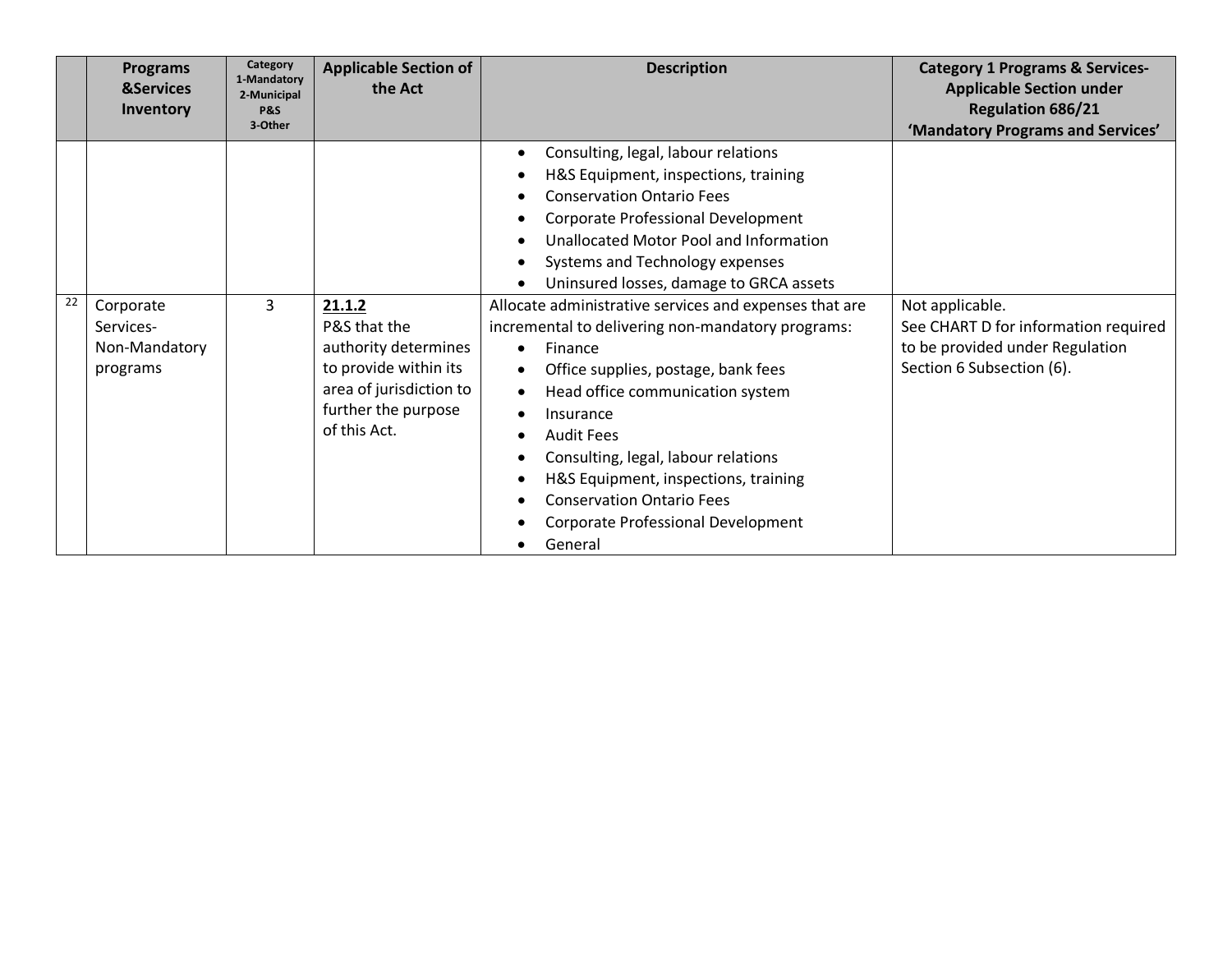## CHART B **P&S Inventory Listing - Costs & Funding Sources**

GRAND RIVER CONSERVATION AUTHORITY

*Draft January 10th, 2021 to P&S Inventory Staff Meeting* 

| Ref#           | <b>P&amp;S Inventory Name</b>                                                         | Catego<br>ry   | <b>TOTAL</b><br><b>EXPENSES</b><br>(Source: draft<br>2022 Budget) | Municipal<br>Levy | Municipal<br>MOUs/<br>Agreements | Provincial<br>/ Federal /<br>Other<br>Municipal | Self-<br>Generated-<br>Program<br>Revenue | Self-<br>Generated-<br>Other<br>Revenue<br>(note 1) | <b>Reserves</b> | Comment                                                                                               |
|----------------|---------------------------------------------------------------------------------------|----------------|-------------------------------------------------------------------|-------------------|----------------------------------|-------------------------------------------------|-------------------------------------------|-----------------------------------------------------|-----------------|-------------------------------------------------------------------------------------------------------|
| $\mathbf{1}$   | Flood Forecasting & Warning<br>(FFW)                                                  | $\mathbf{1}$   | \$1,033,000                                                       | 82%               |                                  | 16%                                             |                                           |                                                     | 2%              | Provincial Section 39 Funding                                                                         |
| $\overline{2}$ | <b>Water Control Structures-</b><br>Flood Control, Small Dams,<br>Ice Management      | $\mathbf{1}$   | \$3,457,700                                                       | 70%               |                                  | 29%                                             |                                           |                                                     | 1%              | Provincial Section 39 Funding and<br><b>WECI Funding</b>                                              |
| $\overline{3}$ | <b>Floodplain Mapping</b>                                                             | $\mathbf{1}$   | \$100,000                                                         | 100%              |                                  | <b>TBD</b>                                      |                                           |                                                     | <b>TBD</b>      | Federal Funding available for<br>special projects combined with<br>use of reserves.                   |
| 4              | Resource Planning-<br>Plan Input and Review,<br>Permitting and Solicitor<br>Enquiries | $\mathbf{1}$   | \$2,051,200                                                       | 50%               |                                  |                                                 | 50%                                       |                                                     |                 | Permit, Plan Review & Solicitor<br><b>Enquiry Fee Revenue</b>                                         |
| 5              | Resource Planning-<br>Natural Heritage<br>Management                                  | $\overline{2}$ | \$240,000                                                         |                   | 85%                              | 15%                                             |                                           |                                                     |                 | Federal-Species at Risk                                                                               |
| 6              | <b>Watershed Resources-</b><br>Planning                                               | $\mathbf{1}$   | \$1,651,400                                                       | 93%               |                                  | <b>TBD</b>                                      | 2%                                        |                                                     | 5%              | Provincial-Waste Water<br><b>Optimization Program</b><br>(WWOP)                                       |
| $\overline{7}$ | <b>Watershed Resources-</b><br><b>Subwatershed Planning</b>                           | $2^{\circ}$    | \$233,000                                                         |                   | 80%                              | 20%                                             |                                           |                                                     |                 | <b>Other Municipal-Current</b><br>Municipal agreements                                                |
| 8              | <b>Source Protection Planning</b>                                                     | $\mathbf{1}$   | \$640,000                                                         |                   |                                  | 100%                                            |                                           |                                                     |                 | <b>Provincial Funding</b>                                                                             |
| 9              | <b>Conservation Services-</b><br><b>Rural Water Quality Program</b><br>(RWQP)         | $\overline{2}$ | \$1,386,200                                                       |                   | 40%                              | 60%                                             |                                           |                                                     |                 | <b>Other Municipal- Current</b><br>Municipal agreements                                               |
| 10             | <b>Conservation Services -</b><br><b>Community Events</b><br>(Outreach)               | $\overline{2}$ | <b>NIL</b>                                                        |                   | 50%                              |                                                 | 50%                                       |                                                     |                 | Funding distribution<br>contingent on specific<br>event.<br>Self-Generated: may<br>include donations. |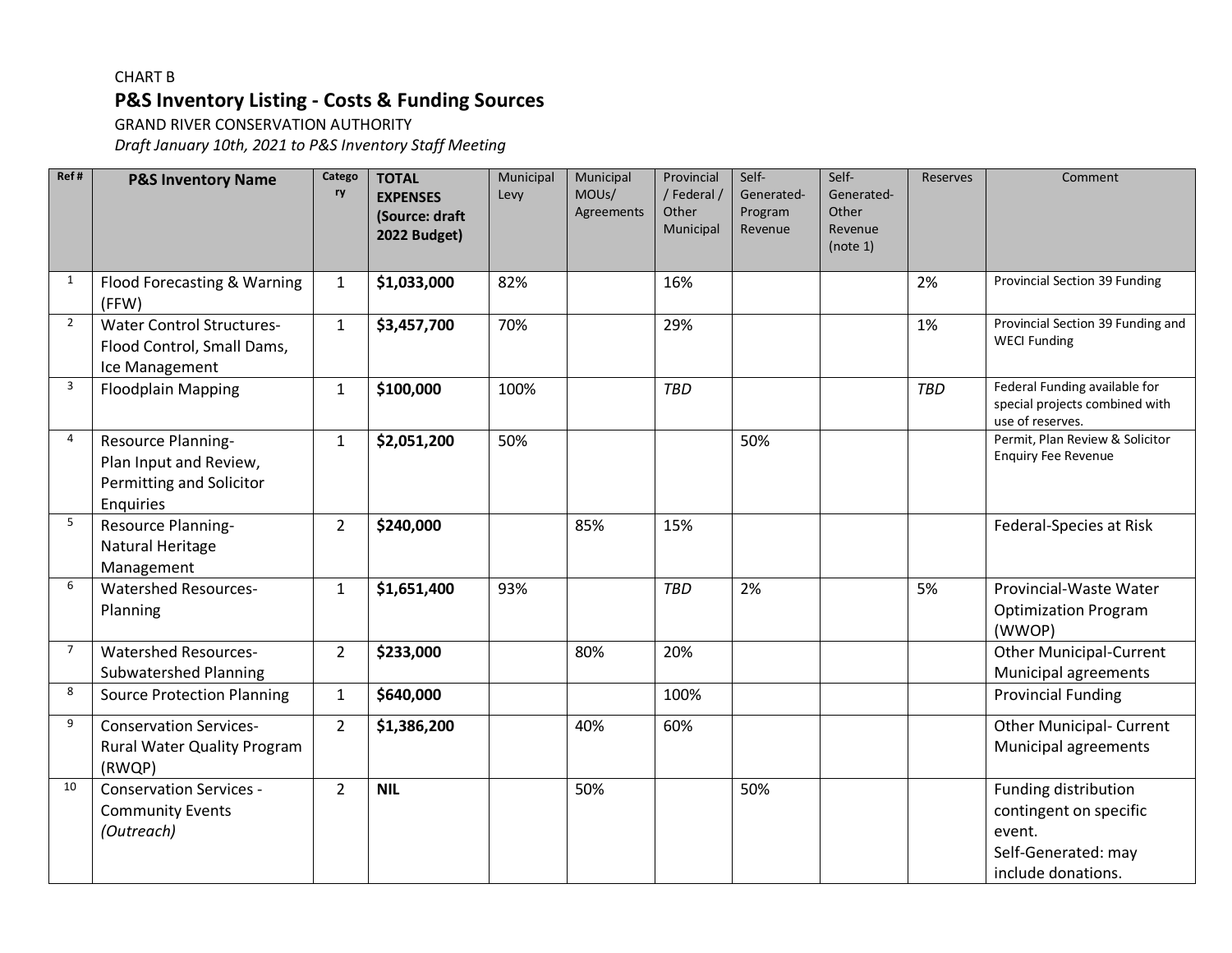| Ref# | <b>P&amp;S Inventory Name</b>                                                                                                                                                                                          | Catego<br>ry   | <b>TOTAL</b><br><b>EXPENSES</b> | Municipal<br>Levy | Municipal<br>MOUs/ | Provincial<br>/Federal / | Self-<br>Generated- | Self-<br>Generated- | <b>Reserves</b> | Comment                                                                                                           |
|------|------------------------------------------------------------------------------------------------------------------------------------------------------------------------------------------------------------------------|----------------|---------------------------------|-------------------|--------------------|--------------------------|---------------------|---------------------|-----------------|-------------------------------------------------------------------------------------------------------------------|
|      |                                                                                                                                                                                                                        |                | (Source: draft                  |                   | Agreements         | Other<br>Municipal       | Program<br>Revenue  | Other<br>Revenue    |                 |                                                                                                                   |
|      |                                                                                                                                                                                                                        |                | 2022 Budget)                    |                   |                    |                          |                     | (note 1)            |                 |                                                                                                                   |
| 11   | <b>Conservation Lands</b><br>Management-<br><b>Operating and Capital</b><br>Maintenance costs related to<br>authority owned lands<br>including Trail Management,<br>Land acquisitions and<br>disposals, property taxes | $\mathbf{1}$   | \$2,043,800                     | 95%               |                    |                          |                     |                     | 5%              | <b>Reserves for Demolition</b><br>expense.<br>Land acquisition and<br>disposal costs are funded<br>with reserves. |
| 12   | <b>Conservation Lands</b><br>Management-<br>Hazard Tree Management,<br><b>Forestry Management-</b><br>Operations                                                                                                       | $\mathbf{1}$   | \$509,900                       | 90%               |                    |                          | 10%                 |                     |                 | Timber Sales Revenue,<br>Donations                                                                                |
| 13   | <b>Conservation Lands-</b><br><b>Natural Heritage</b><br>Management                                                                                                                                                    | $\mathbf{1}$   | \$238,000                       | 100%              |                    |                          | <b>TBD</b>          |                     |                 | <b>TBD-Ecological Restoration</b><br>special projects with<br>external funding                                    |
| 14   | Private Land Tree Planting &<br><b>Nursery Operations</b>                                                                                                                                                              | 3              | \$862,400                       |                   |                    |                          | 65%                 | 35%                 |                 | Fee revenue and allocation<br>of Category 3 Fee Revenue                                                           |
| 15   | <b>Environmental Education</b>                                                                                                                                                                                         | 3              | \$653,600                       |                   |                    |                          | 80%                 | 20%                 |                 | Fee Revenue                                                                                                       |
| 16   | <b>Property Rentals</b>                                                                                                                                                                                                | 3              | \$1,022,500                     |                   |                    |                          | 100%                |                     |                 | Fee Revenue                                                                                                       |
| 17   | <b>Hydro Production</b>                                                                                                                                                                                                | $\overline{3}$ | \$210,000                       |                   |                    |                          | 100%                |                     |                 | Fee Revenue                                                                                                       |
| 18   | <b>Conservation Areas</b>                                                                                                                                                                                              | $\overline{3}$ | \$9,428,000                     |                   |                    |                          | 91%                 | 3%                  | 6%              | Fee Revenue                                                                                                       |
| 19   | Communications-Mandatory                                                                                                                                                                                               | $\mathbf{1}$   | \$477,500                       | 100%              |                    |                          |                     |                     |                 |                                                                                                                   |
| 20   | Communications-                                                                                                                                                                                                        | $\overline{3}$ | \$100,000                       |                   |                    |                          |                     | 100%                |                 | <b>Allocation of Category 3</b>                                                                                   |
|      | Non-mandatory programs                                                                                                                                                                                                 |                |                                 |                   |                    |                          |                     |                     |                 | Fee Revenue                                                                                                       |
| 21   | Corporate Services-<br>Mandatory                                                                                                                                                                                       | $\mathbf{1}$   | \$3,498,288                     | 87%               |                    | 2%                       | 1%                  |                     | 10%             | Provincial SPP funding,<br>Interest Income                                                                        |
| 22   | Corporate Services-<br>Non-Mandatory programs                                                                                                                                                                          | $\overline{3}$ | \$1,086,000                     |                   |                    |                          |                     | 100%                |                 | <b>Allocation of Category 3</b><br>Fee Revenue                                                                    |

Note 1-Self generated-Other Revenue represents surplus revenue from category 3 programs (Property Rentals, Hydro Production) and interest income.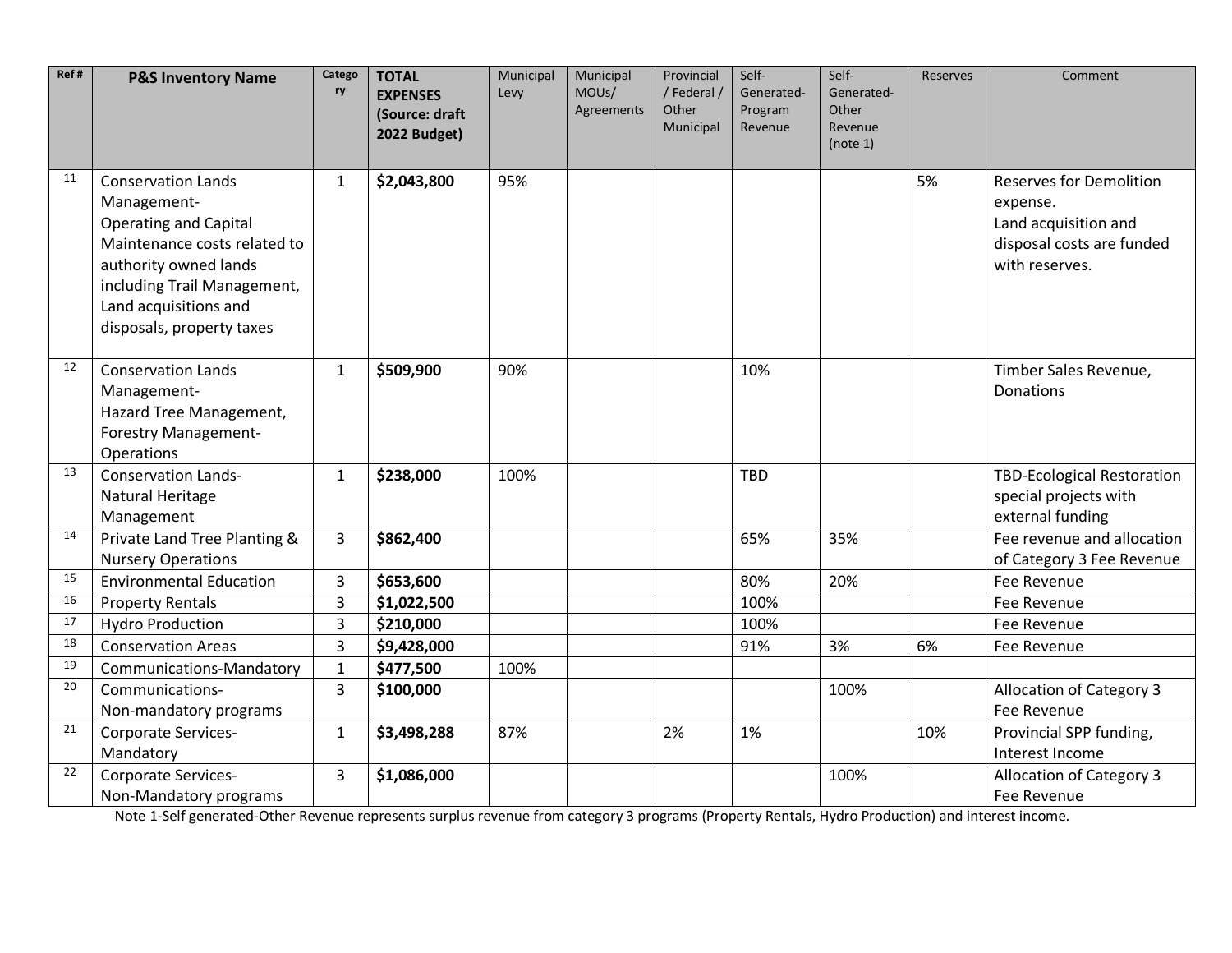CHART C

## **Programs &Services Inventory Listing - Category 2 - Details of Municipal Agreements**

GRAND RIVER CONSERVATION AUTHORITY

*Draft January 28th, 2022 to General Membership* 

*Extract:* 

*Ontario Regulations 687/21 - Transition Plans and Agreements for Programs and Services Under Section 21.1.2 of the Act Section 6 Subsection 5 requirements* 

(5) For each Category 2 program or service listed in the inventory under clause (2) (a), the authority shall include the following information:

- 1. The name of the municipality on behalf of which the program or service is provided.
- *2.* The date on which the authority and the municipality entered into a memorandum of understanding or another agreement with respect to the provision of the program or service.

| <b>Programs</b><br><b>&amp;Services</b><br>Inventory                            | Category<br>1-Mandatory<br>2-Municipal<br><b>P&amp;S</b><br>3-Other | <b>Applicable</b><br>Section of the<br>Act                               | <b>Description</b>                                                                                                                                                                                                                                                                                                                                                                                                                                                                            | <b>Memorandum of</b><br><b>Understanding</b><br>(MOU)/Agreement Status                                                                                                      |
|---------------------------------------------------------------------------------|---------------------------------------------------------------------|--------------------------------------------------------------------------|-----------------------------------------------------------------------------------------------------------------------------------------------------------------------------------------------------------------------------------------------------------------------------------------------------------------------------------------------------------------------------------------------------------------------------------------------------------------------------------------------|-----------------------------------------------------------------------------------------------------------------------------------------------------------------------------|
| Resource<br>Planning-<br>Natural<br>Heritage<br>Management                      | $\overline{2}$                                                      | 21.1.1<br>P&S provided on<br>behalf of a<br>municipality<br>under an MOU | Provide services related to natural heritage for<br>$\bullet$<br>planning and other applications or projects<br>Provide services/assistance to identify, enhance,<br>$\bullet$<br>restore, rehabilitate, and protect natural heritage<br>ecosystems in the watershed.<br>Develop and maintain policies and guidelines to assist<br>$\bullet$<br>in management of natural heritage resources.                                                                                                  | As at Feb 28, 2022 MOUs have<br>yet to be negotiated with<br>municipalities.<br>Future updates to the P&S<br>Inventory listing will reflect<br>status of MOU's.             |
| Watershed<br>Resources-<br>Subwatershed<br>Planning                             | $\overline{2}$                                                      | 21.1.1<br>P&S provided on<br>behalf of a<br>municipality<br>under an MOU | Partner with municipalities to provide natural heritage<br>$\bullet$<br>input and review for subwatershed and other plans for<br>streams and tributaries, which provide background on<br>surface water, ground water, terrestrial and aquatic<br>ecosystems and recommend sustainable solutions to<br>urban growth.                                                                                                                                                                           | Modified and/or additional<br>MOUs will need to be<br>negotiated with municipalities.<br>Future updates to the P&S<br>Inventory listing will reflect the<br>status of MOUs. |
| Conservation<br>Services-<br><b>Rural Water</b><br>Quality<br>Program<br>(RWQP) | $\overline{2}$                                                      | 21.1.1<br>P&S provided on<br>behalf of a<br>municipality<br>under an MOU | Coordinate the grant program delivered to private<br>$\bullet$<br>landowners to encourage adoption of agricultural<br>management practices and projects to improve and<br>protect water quality soil health and related initiatives<br>(i.e. restore natural areas and private land tree<br>planting).<br>Deliver special program initiatives that study and/or<br>$\bullet$<br>provide awareness and education related to improving<br>and protecting water quality and related initiatives. | Modified and/or additional<br>MOUs will need to be<br>negotiated with municipalities.<br>Future updates to the P&S<br>Inventory listing will reflect the<br>status of MOUs. |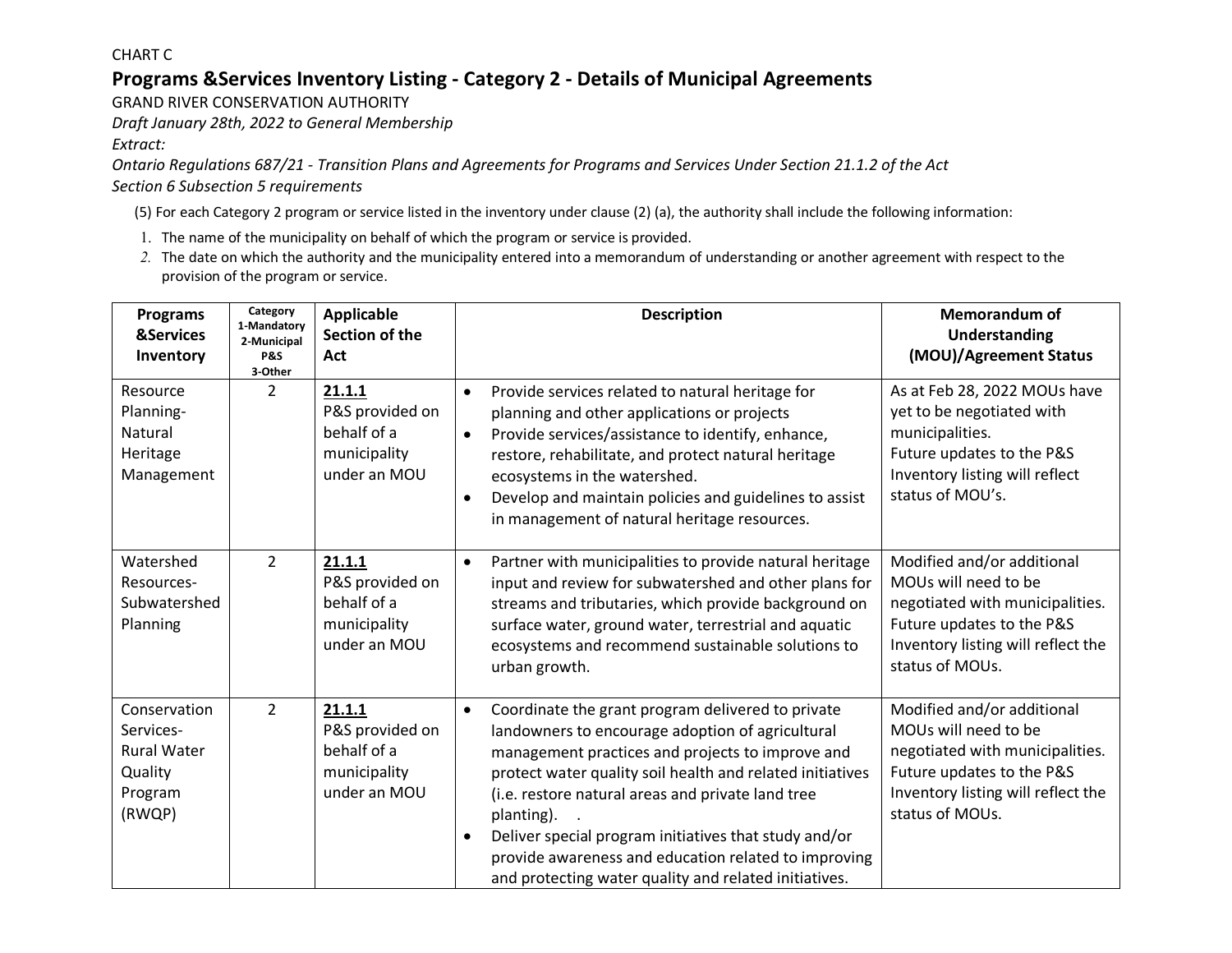#### **Programs &Services Inventory Listing - Category 3 - Information Requirements**  CHART D GRAND RIVER CONSERVATION AUTHORITY

*Draft January 28th, 2021 to General Membership* 

#### *Extract:*

*Ontario Regulations 687/21 - Transition Plans and Agreements for Programs and Services Under Section 21.1.2 of the Act Section 6 Subsection 6 requirements* 

For each Category 3 program or service listed in the inventory under clause (2) (a), the authority shall include the following information:

- 1. Whether or not the program or service was financed, in whole or in part, through municipal levies collected from participating municipalities.
- or part of the financing of the program or service after the transition date. 2. Whether or not the authority intends to seek to enter into a cost apportioning agreement with one or more participating municipalities to ensure all

| <b>Programs</b><br><b>&amp;Services</b>                         | Category<br>$1 -$<br>Mandatory           | <b>Applicable Section of</b><br>the Act                                                                                                   | <b>Description</b>                                                                                                                                                                                                                                                                                                             | <b>Section 6 (6) Info Requirements</b>                                                                                                                                                                                                                                                                                                               |
|-----------------------------------------------------------------|------------------------------------------|-------------------------------------------------------------------------------------------------------------------------------------------|--------------------------------------------------------------------------------------------------------------------------------------------------------------------------------------------------------------------------------------------------------------------------------------------------------------------------------|------------------------------------------------------------------------------------------------------------------------------------------------------------------------------------------------------------------------------------------------------------------------------------------------------------------------------------------------------|
| Inventory                                                       | 2-Municipal<br><b>P&amp;S</b><br>3-Other |                                                                                                                                           |                                                                                                                                                                                                                                                                                                                                |                                                                                                                                                                                                                                                                                                                                                      |
| Conservation<br>Services -<br>Community<br>Events<br>(Outreach) | 3                                        | 21.1.2<br>P&S that the<br>authority determines<br>to provide within its<br>area of jurisdiction to<br>further the purpose of<br>this Act. | Co-ordinate community<br>events e.g.<br>$\bullet$<br>children's water festivals<br>Agricultural and landowner workshops<br>$\bullet$<br>to promote landowner environmental<br>stewardship action.<br>Co-ordinate GRCA volunteer activities to<br>$\bullet$<br>enable public participation in GRCA<br>environmental activities. | Program and Service has been financed<br>in part through municipal levies.<br>GRCA will seek to obtain other funding<br>sources to deliver these types of<br>programs and services.                                                                                                                                                                  |
| Private Land Tree<br>Planting &<br>Nursery<br>Operations        | 3                                        | 21.1.2<br>P&S that the<br>authority determines<br>to provide within its<br>area of jurisdiction to<br>further the purpose of<br>this Act. | Provide services to private and public<br>$\bullet$<br>landowners and community groups to<br>engage in tree planting activities.<br>Operate the Burford Nursery.<br>$\bullet$                                                                                                                                                  | Program and Service has been financed<br>in part through municipal levies.<br>GRCA would seek to obtain other<br>funding sources to deliver this program<br>and service.<br>Note: Indirect overhead costs related to this<br>program are included under<br>Communications (non-mandatory) and<br>Corporate Services (non-mandatory) listed<br>below. |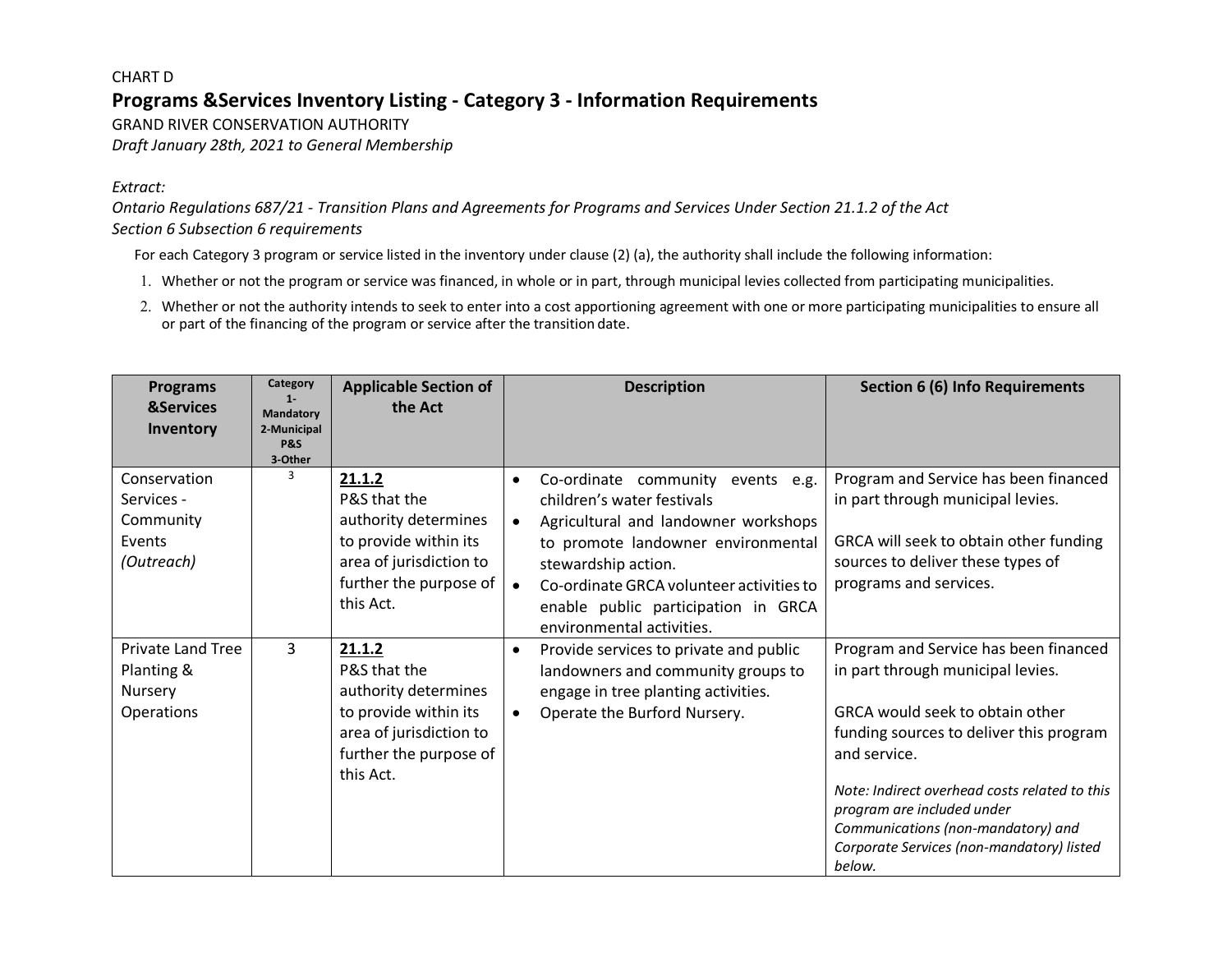| <b>Programs</b><br><b>&amp;Services</b><br>Inventory | Category<br>$1 -$<br><b>Mandatory</b><br>2-Municipal<br><b>P&amp;S</b><br>3-Other | <b>Applicable Section of</b><br>the Act                                                                                                   | <b>Description</b>                                                                                                                                                                                                                                           | <b>Section 6 (6) Info Requirements</b>                                                                                                                                                                                                                                                                                                       |
|------------------------------------------------------|-----------------------------------------------------------------------------------|-------------------------------------------------------------------------------------------------------------------------------------------|--------------------------------------------------------------------------------------------------------------------------------------------------------------------------------------------------------------------------------------------------------------|----------------------------------------------------------------------------------------------------------------------------------------------------------------------------------------------------------------------------------------------------------------------------------------------------------------------------------------------|
| Environmental<br>Education                           | 3                                                                                 | 21.1.2<br>P&S that the<br>authority determines<br>to provide within its<br>area of jurisdiction to<br>further the purpose of<br>this Act. | Deliver outdoor education sessions:<br>school classes<br>$\bullet$<br>day-camp program<br>community groups<br>$\bullet$<br>private groups<br>Operate six outdoor education centres-<br>Apps, Laurel Creek, Shades Mills, Guelph,<br>Taquanyah, and Rockwood. | Program and Service has been financed<br>in part through municipal levies.<br>GRCA will seek to obtain other funding<br>sources to deliver this program and<br>service.<br>Note: Indirect overhead costs related to this<br>program included under Communications<br>(non-mandatory) and Corporate Services<br>(non-mandatory) listed below. |
| <b>Property Rentals</b>                              | 3                                                                                 | 21.1.2<br>P&S that the<br>authority determines<br>to provide within its<br>area of jurisdiction to<br>further the purpose of<br>this Act. | Rent 733 cottage lots at Belwood Lake<br>$\bullet$<br>and Conestogo Lake.<br>Lease agricultural lands<br>$\bullet$<br>Lease 8 residential units<br>$\bullet$<br>Over 50 miscellaneous commercial<br>$\bullet$<br>agreements for use of GRCA lands.           | Program and Service was not financed<br>through municipal levies.<br>Note: Indirect overhead costs related to this<br>program included under Communications (non-<br>mandatory) and Corporate Services (non-<br>mandatory) listed below.                                                                                                     |
| Hydro<br>Production                                  | 3                                                                                 | 21.1.2<br>P&S that the<br>authority determines<br>to provide within its<br>area of jurisdiction to<br>further the purpose of<br>this Act. | Hydro generating revenue earned at<br>$\bullet$<br>four dam locations (Shand,<br>Connestogo, Guelph and Drimmie).                                                                                                                                            | Program and Service was not financed<br>through municipal levies.<br>Note: Indirect overhead costs related to this<br>program included under Communications<br>(non-mandatory) and Corporate Services<br>(non-mandatory) listed below.                                                                                                       |
| Conservation<br>Areas                                | 3                                                                                 | 21.1.2<br>P&S that the<br>authority determines<br>to provide within its<br>area of jurisdiction to<br>further the purpose of<br>this Act. | Operate 11 active Conservation Areas<br>(8 camping and 3 day-use only).<br>Operate Luther Conservation Area<br>$\bullet$<br>Offer hunting on some GRCA Lands<br>$\bullet$                                                                                    | Program and Service was not financed<br>through municipal levies.<br>Note: Indirect overhead costs related to this<br>program included under Communications<br>(non-mandatory) and Corporate Services<br>(non-mandatory) listed below.                                                                                                       |